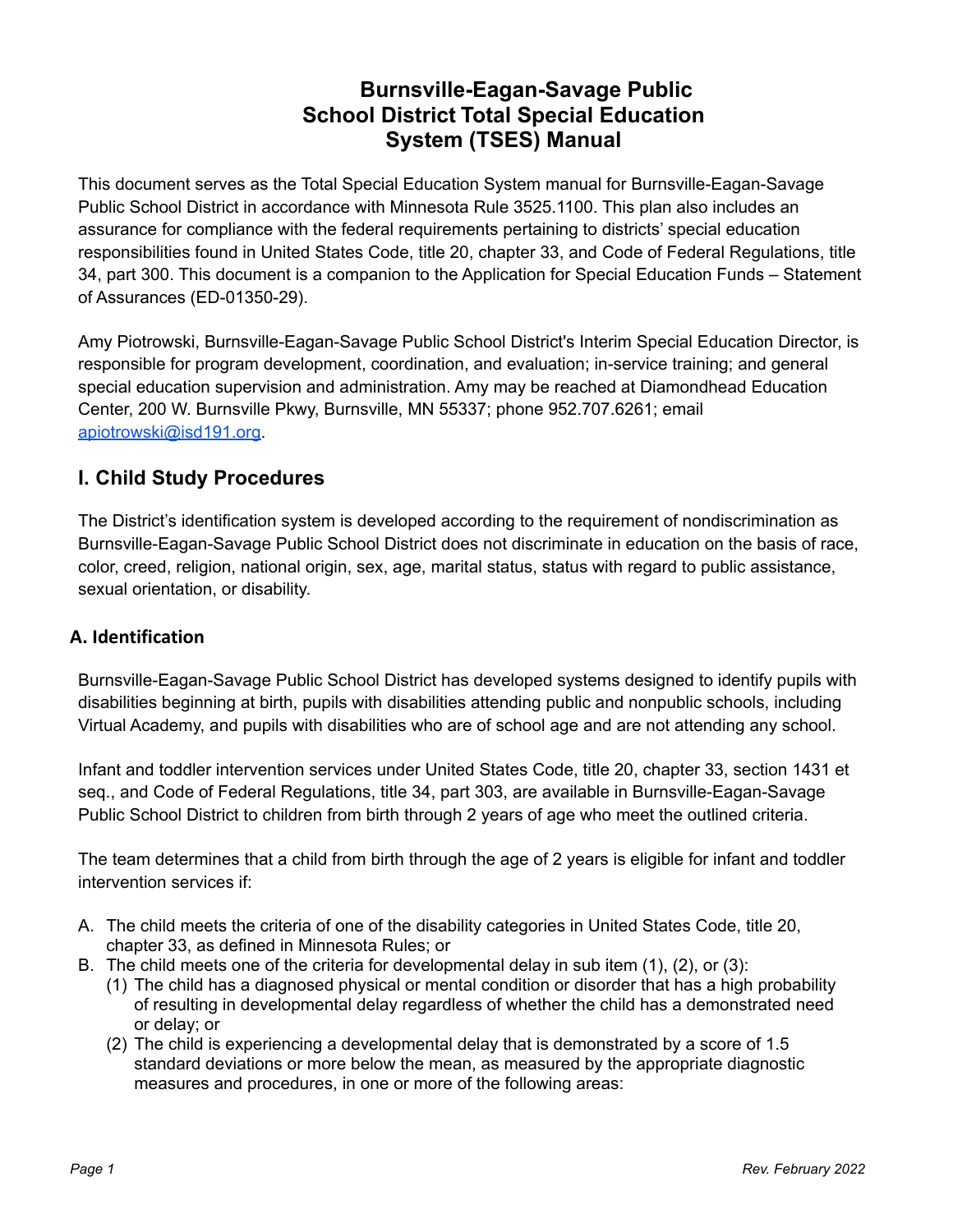- (a) Cognitive development;
- (b) Physical development, including vision and hearing;
- (c) Communication development;
- (d) Social or emotional development;
- (e) Adaptive development.
- (1) The child's eligibility is established through the application of informed clinical opinion. Informed clinical opinion may be used as an independent basis to establish a child's eligibility under this part even when other instruments do not establish eligibility; however, in no event may informed clinical opinion be used to negate the results of evaluation instruments to establish eligibility.

The team shall determine that a child from the age of 3 years through the age of 6 years is eligible for special education when:

- A. The child meets the criteria of one of the categorical disabilities in United States Code, title 20, chapter 33, as defined in Minnesota Rules; or
- B. The child meets one of the criteria for developmental delay in sub item (1) and the criteria in sub item (2). Burnsville-Eagan-Savage Public School District has elected the option of implementing these criteria for developmental delay.
	- (1) The child:
		- *(a) Has a diagnosed physical or mental condition or disorder that has a high probability or resulting in developmental delay; or*
		- *(b) Has a delay in each of two or more of the areas of cognitive development; physical development, including vision and hearing; communication development; social or emotional development; and adaptive development, that is verified by an evaluation using one or more technically adequate, norm-referenced instruments. The instruments must be individually administered by appropriately trained professionals and the scores must be at least 1.5 standard deviations below the mean in each area.*
	- (2) The child's need for special education is supported by:
		- *(a) At least one documented, systematic observation in the child's routine setting by an appropriate professional or, if observation in the daily routine setting is not possible, the alternative setting must be justified;*
		- *(b) A developmental history; and*
		- *(c) At least one other evaluation procedure in each area of identified delay that is conducted on a different day than the medical or norm-referenced evaluation; which may include criterion referenced instruments, language samples, or curriculum-based measures.*

Burnsville-Eagan-Savage Public School District*'s* plan for identifying a child with a specific learning disability is consistent with Minnesota Rule 3525.1341. Burnsville-Eagan-Savage Public School District implements its interventions consistent with that plan. The plan details the specific scientific, research-based intervention (SRBI) approach, including timelines for progression through the model;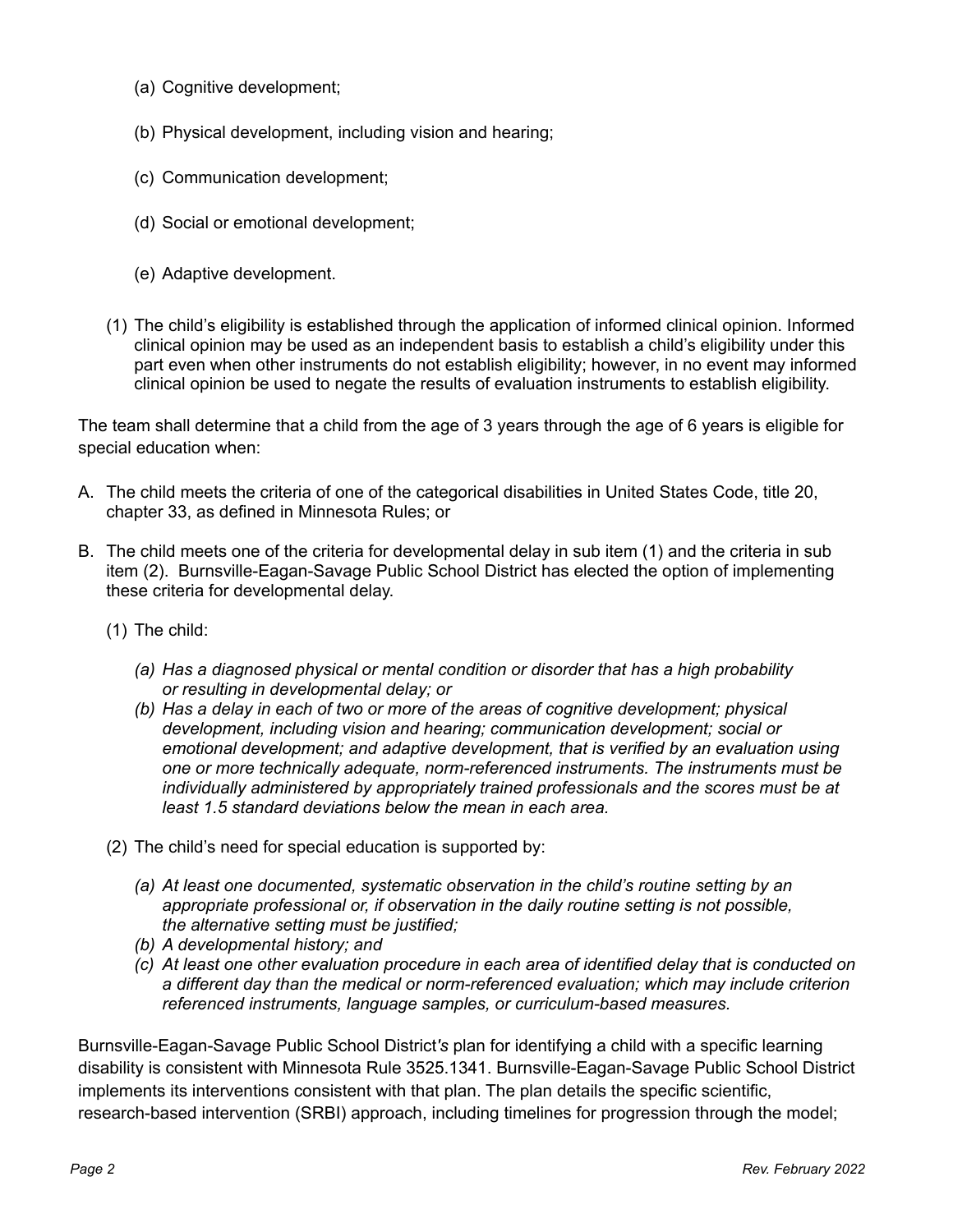any SRBI that is used, by content area; the parent notification and consent policies for participation in SRBI; procedures for ensuing fidelity of implementation; and a district staff training plan. Burnsville-Eagan-Savage Public School District plan for identifying a child with a specific learning disability is attached as Appendix [A].

### **B. Evaluation**

Evaluation of the child and assessment of the child and family will be conducted in a manner consistent with Code of Federal Regulations, title 34, section 303.321.

- A. *General.* (1) The lead agency must ensure that, subject to obtaining parental consent in accordance with § 303.420(a)(2), each child under the age of three who is referred for evaluation or early intervention services under this part and suspected of having a disability, receives—
	- (i) A timely, comprehensive, multidisciplinary evaluation of the child in accordance with paragraph (b) of this section unless eligibility is established under paragraph (a)(3)(i) of this section; and
	- (ii) If the child is determined eligible as an infant or toddler with a disability as defined in  $\S$  303.21;
		- (A) A multidisciplinary assessment of the unique strengths and needs of that infant or toddler and the identification of services appropriate to meet those needs;
		- (B) A family-directed assessment of the resources, priorities, and concerns of the family and the identification of the supports and services necessary to enhance the family's capacity to meet the developmental needs of that infant or toddler. The assessments of the child and family are described in paragraph (c) of this section and these assessments may occur simultaneously with the evaluation, provided that the requirements of paragraph (b) of this section are met.
	- (2) As used in this part—
		- (i) *Evaluation* means the procedures used by qualified personnel to determine a child's initial and continuing eligibility under this part, consistent with the definition of *infant or toddler with a disability* in § 303.21. An *initial evaluation* refers to the child's evaluation to determine his or her initial eligibility under this part;
		- (ii) *Assessment* means the ongoing procedures used by qualified personnel to identify the child's unique strengths and needs and the early intervention services appropriate to meet those needs throughout the period of the child's eligibility under this part and includes the assessment of the child, consistent with paragraph (c)(1) of this section and the assessment of the child's family, consistent with paragraph (c)(2) of this section; and
		- (iii) Initial *assessment* refers to the assessment of the child and the family assessment conducted prior to the child's first IFSP meeting.
	- (3)(i) A child's medical and other records may be used to establish eligibility (without conducting an evaluation of the child) under this part if those records indicate that the child's level of functioning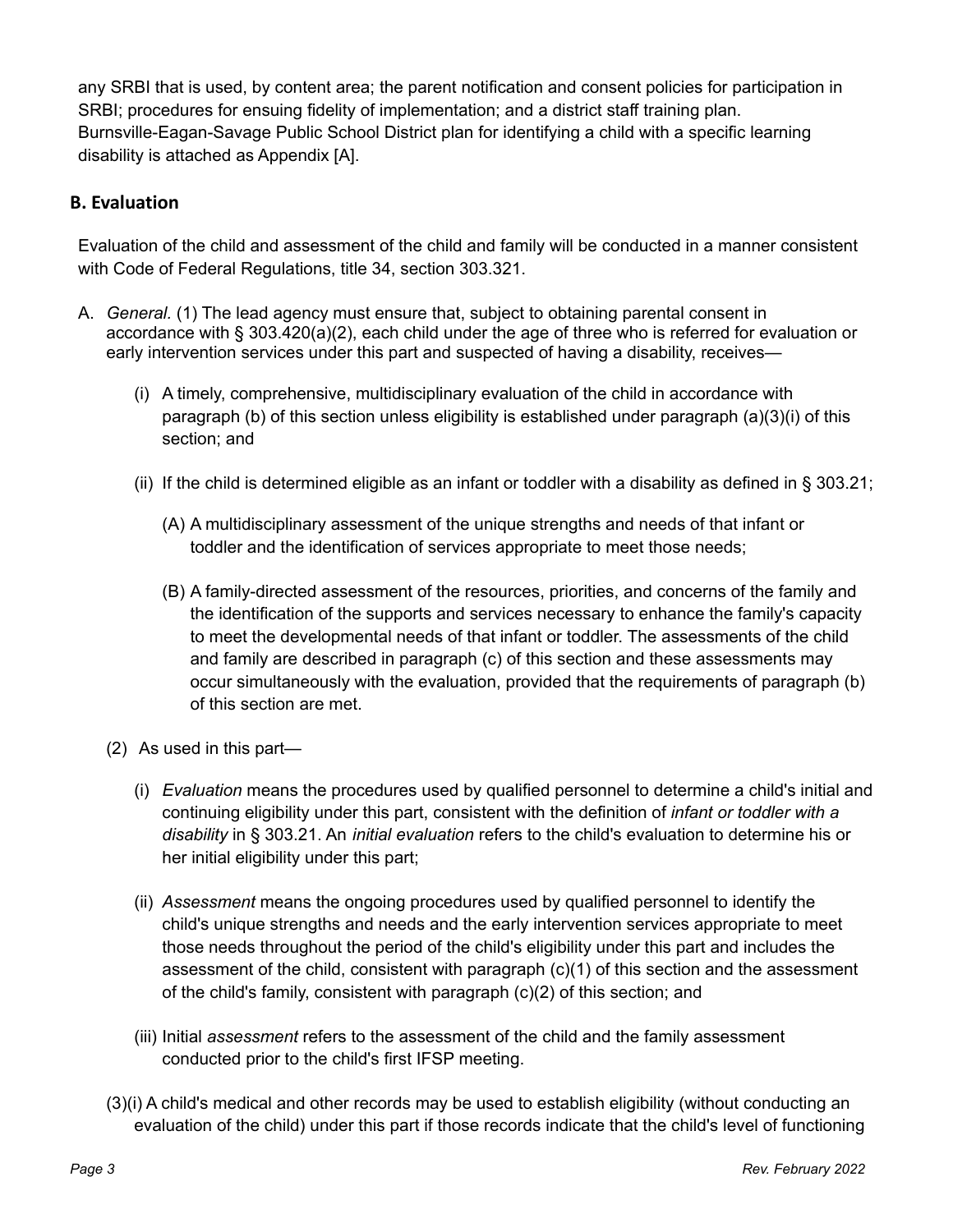in one or more of the developmental areas identified in  $\S$  303.21(a)(1) constitutes a developmental delay or that the child otherwise meets the criteria for an infant or toddler with a disability under §303.21. If the child's part C eligibility is established under this paragraph, the lead agency or EIS provider must conduct assessments of the child and family in accordance with paragraph (c) of this section.

Qualified personnel must use informed clinical opinion when conducting an evaluation and assessment of the child. In addition, the lead agency must ensure that informed clinical opinion may be used as an independent basis to establish a child's eligibility under this part even when other instruments do not establish eligibility; however, in no event may informed clinical opinion be used to negate the results of evaluation instruments used to establish eligibility under paragraph (b) of this section.

- (4) All evaluations and assessments of the child and family must be conducted by qualified personnel, in a nondiscriminatory manner, and selected and administered so as not to be racially or culturally discriminatory.
- (5) Unless clearly not feasible to do so, all evaluations and assessments of a child must be conducted in the native language of the child, in accordance with the definition of *native language* in § 303.25.
- (6) Unless clearly not feasible to do so, family assessments must be conducted in the native language of the family members being assessed, in accordance with the definition of *native language* in § 303.25.
- (7) Procedures for evaluation of the child. In conducting an evaluation, no single procedure may be used as the sole criterion for determining a child's eligibility under this part. Procedures must include –
	- (1) Administering an evaluation instrument;
	- (2) Taking the child's history (including interviewing the parent);

(3) Identifying the child's level of functioning in each of the developmental areas in §303.21(a)(1);

(4) Gathering information from other sources such as family members, other care-givers, medical providers, social workers, and educators, if necessary, to understand the full scope of the child's unique strengths and needs; and

- (5) Reviewing medical, educational, or other records.
- B. Procedures for assessment of the child and family.
	- (1) An assessment of each infant or toddler with a disability must be conducted by qualified personnel in order to identify the child's unique strengths and needs and the early intervention services appropriate to meet those needs. The assessment of the child must include the following: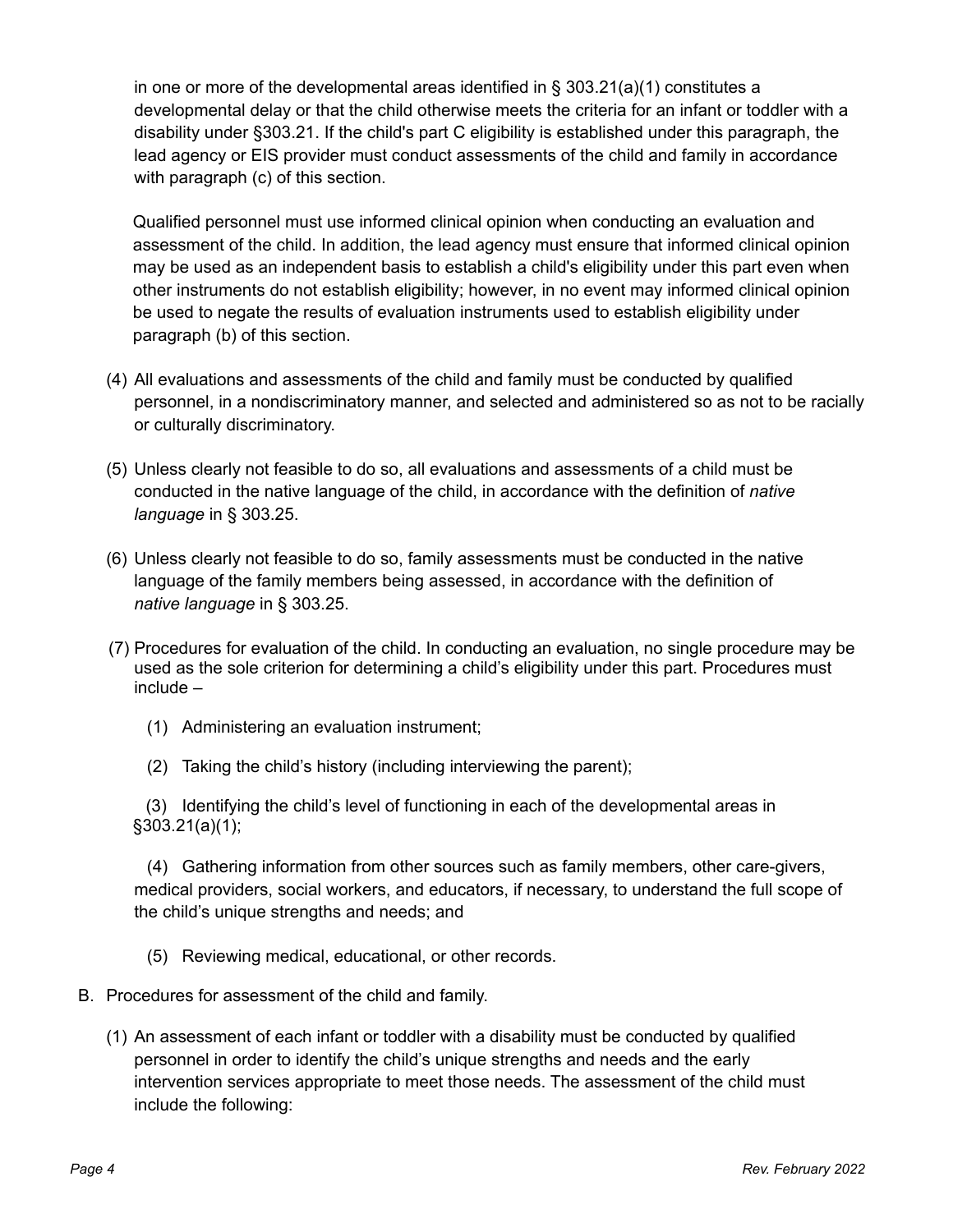- (i) A review of the results of the evaluation conducted by paragraph (b) of this section;
- (ii) In Person, or virtual observations of the child; and
- (iii) The identification of the child's needs in each of the developmental areas in  $\S$  303.21(a)(1).
- (2) A family-directed assessment must be conducted by qualified personnel in order to identify the family's resources, priorities, and concerns and the supports and services necessary to enhance the family's capacity to meet the developmental needs of the family's infant or toddler with a disability. The family-directed assessment must -
	- (i) Be voluntary on the part of each family member participating in the assessment;
	- (ii) Be based on information obtained through an assessment tool and also through an interview with those family members who elect to participate in the assessment; and
	- (iii) Include the family's description of its resources, priorities, and concerns related to enhancing the child's development.

The team conducts an evaluation for special education purposes within a reasonable time not to exceed 30 school days from the date the district receives parental permission to conduct the evaluation or the expiration of the 14 calendar-day parental response time in cases other than initial evaluation, unless a conciliation conference or hearing is requested.

Burnsville-Eagan-Savage Public School District conducts full and individual initial evaluation before the initial provision of special education and related services to a pupil. The initial evaluation consists of procedures to determine whether a child is a pupil with a disability that adversely affects the child's educational performance as defined in *Minnesota Statutes, section 125A.02*, who by reason thereof needs special education and related services, and to determine the educational needs of the pupil. The district proposing to conduct an initial evaluation to determine if the child qualifies as a pupil with a disability obtains informed consent from the parent of the child before the evaluation is conducted. Parental consent for evaluation is not construed as consent for placement for receipt of special education and related services. The District will not override the written refusal of a parent to consent to an initial evaluation or re-evaluation.

#### **Evaluation Procedures**

Evaluations and reevaluations are conducted according to the following procedures:

- A. Burnsville-Eagan-Savage Public School District shall provide notice to the parents of the pupil, according to Code of Federal Regulations, title 34, sections 300.500 to 300.505, that describes any evaluation procedures the district proposes to conduct.
- B. In conducting the evaluation, Burnsville-Eagan-Savage Public School District:
	- (1) Uses a variety of evaluation tools and strategies to gather relevant functional and developmental information, including information provided by the parent, that are designed to assist in determining whether the child is a pupil with a disability and the content of the pupil's individualized education program, including information related to enabling the pupil to be involved in and progress in the general curriculum, or for preschool pupils, to participate in appropriate activities;
	- (2) Does not use any single procedure as the sole criterion for determining whether a child is a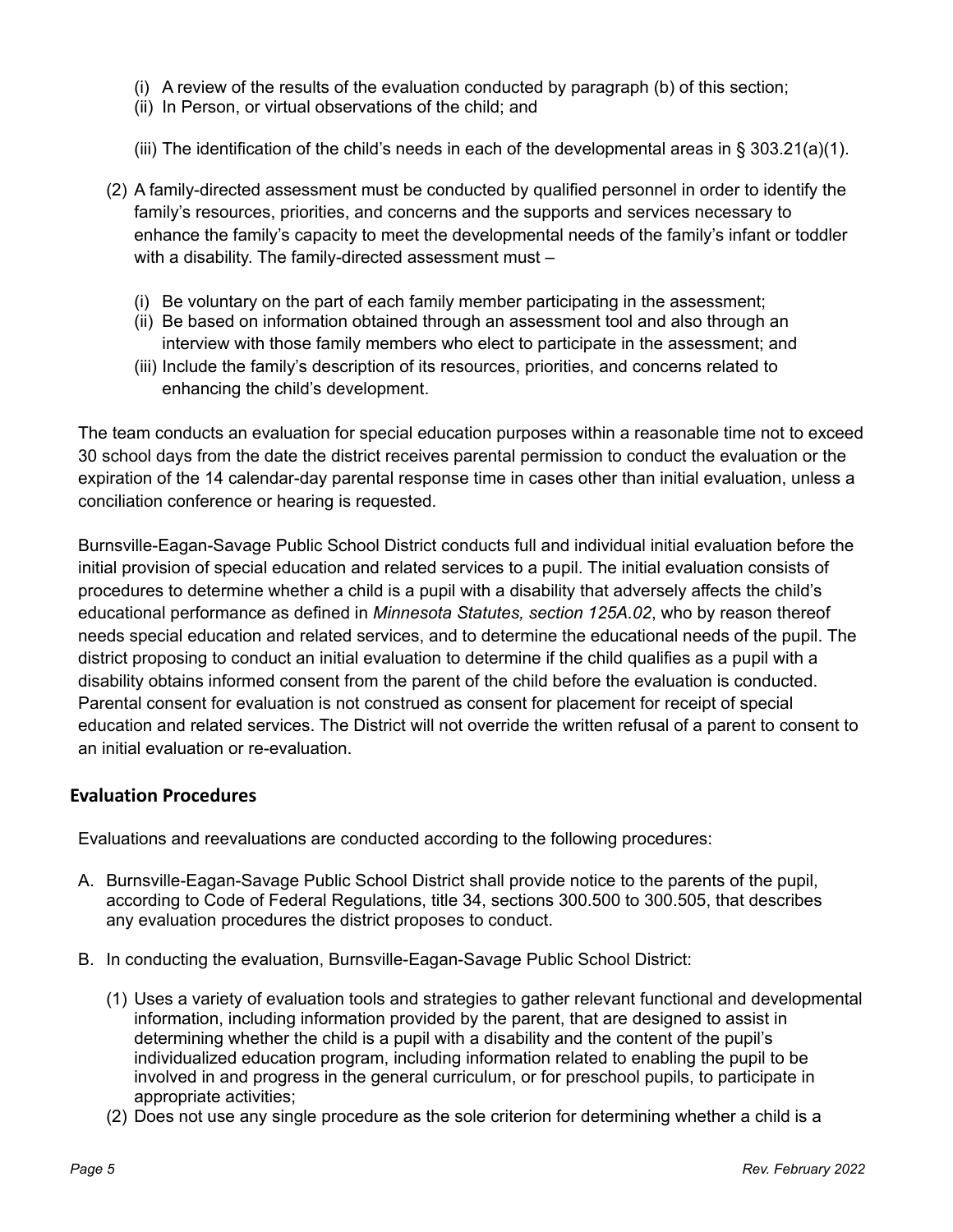pupil with a disability or determining an appropriate education program for the pupil; and

- (3) Uses technically sound instruments that are designed to assess the relative contribution of cognitive and behavioral factors, in addition to physical or developmental factors.
- C. Burnsville-Eagan-Savage Public School District ensures that:
	- (1) Tests and other evaluation materials used to evaluate a child under this part are selected and administered so as not be discriminatory on a racial or cultural basis, and are provided and administered in the pupil's native language or other mode of communication, unless it is clearly not feasible to do so;
	- (2) Materials and procedures used to evaluate a child with limited English proficiency are selected and administered to ensure that they measure the extent to which the child has a disability and needs special education and related services, rather than measure the child's English language skills;
	- (3) Any standardized tests that are given to the child have been validated for the specific purpose for which they are used, are administered by trained and knowledgeable personnel, and are administered in accordance with any instructions provided by the producer of such tests;
	- (4) The child is evaluated in all areas of suspected disability, including, if appropriate, health, vision, hearing, social and emotional status, general intelligence, academic performance, communicative status, and motor abilities;
	- (5) Evaluation tools and strategies that provide relevant information that directly assists persons in determining the educational needs of the pupil are provided;
	- (6) If an evaluation is not conducted under standard conditions, a description of the extent to which it varied from standard conditions must be included in the evaluation report;
	- (7) Tests and other evaluation materials include those tailored to evaluate specific areas of educational need and not merely those that are designed to provide a single general intelligence quotient;
	- (8) Tests are selected and administered so as best to ensure that if a test is administered to a child with impaired sensory, manual, or speaking skills, the test results accurately reflect the child's aptitude or achievement level or whatever other factors the test purports to measure, rather than reflecting the child's impaired sensory, manual, or speaking skills, unless those skills are the factors that the test purports to measure; and
	- (9) In evaluating each pupil with a disability, the evaluation is sufficiently comprehensive to identify all of the pupil's special education and related service needs, whether or not commonly linked to the disability category in which the pupil has been classified.
- D. Upon completion of administration of tests and other evaluation materials, the determination of whether the child is a pupil with a disability as defined in Minnesota Statutes, section 125A.02, shall be made by a team of qualified professionals and the parent of the pupil in accordance with item E, and a copy of the evaluation report and the documentation of determination of eligibility will be given to the parent.
- E. In making a determination of eligibility under item D, a child shall not be determined to be a pupil with a disability if the determinant factor for such determination is lack of instruction in reading or math or limited English proficiency, and the child does not otherwise meet eligibility criteria under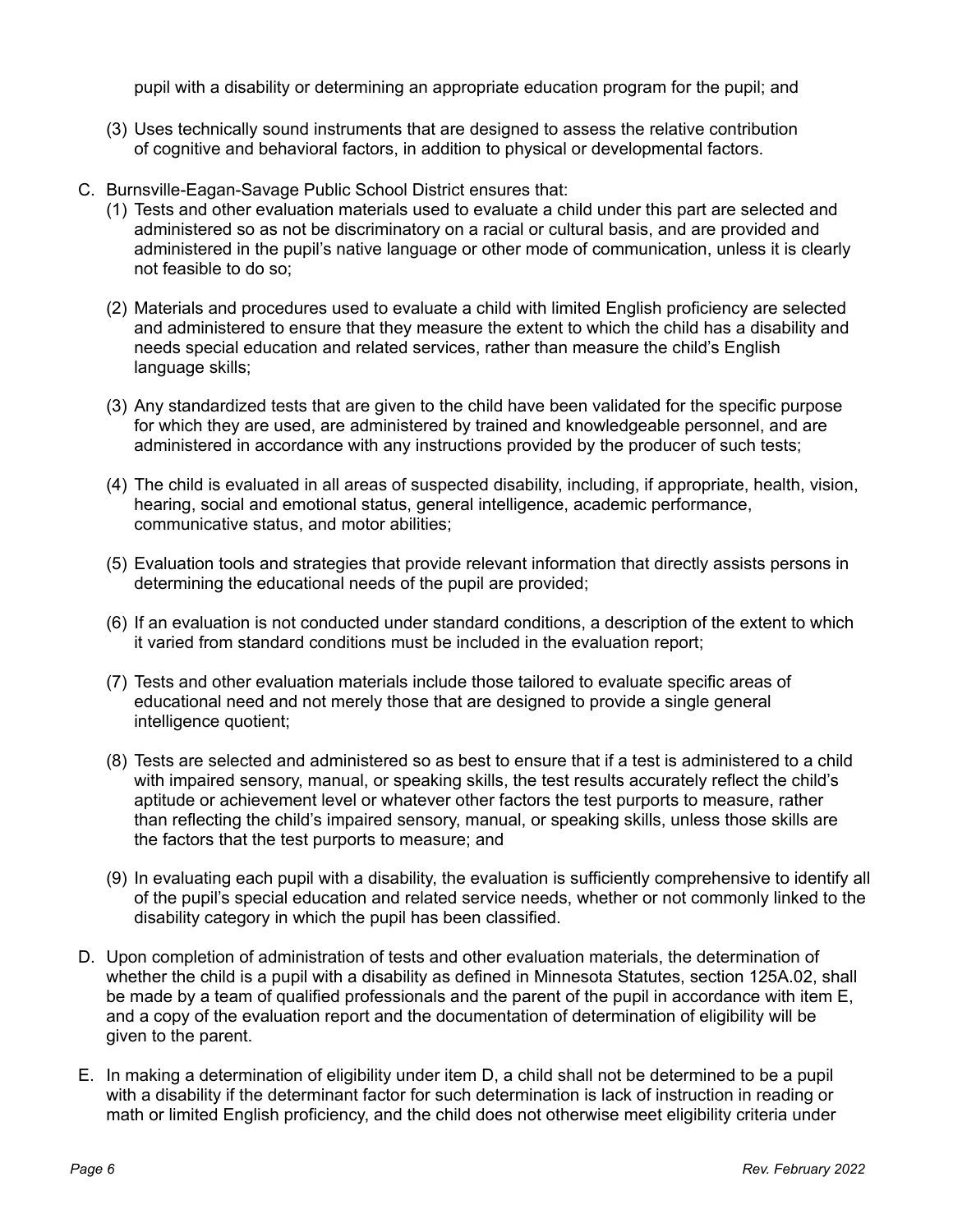parts 3525.1325 to 3525.1351.

#### **Additional requirements for evaluations and reevaluations**

- A. As part of an initial evaluation, if appropriate, and as part of any reevaluation under this part, or a reinstatement under part 3525.3100, the IEP team and other qualified professionals, as appropriate, shall:
	- (1) Review existing evaluation data on the pupil, including evaluations and information provided by the parents of the pupil, current classroom-based assessments and observations, and teacher and related services providers observation; and
	- (2) On the basis of the review, and input from the pupil's parents, identify what additional data, if any, are needed to determine whether the pupil has a particular category of disability, as described in *Minnesota Statutes, section 125A.02*, or, in case of a reevaluation of a pupil, whether the pupil continues to have such a disability, the present levels of performance and educational needs of the pupil, whether the pupil needs special education and related services, or in the case of a reevaluation of a pupil, whether the pupil continues to need special education and related services, and whether any additions or modifications to the special education and related services are needed to enable the pupil to meet the measurable annual goals set out in the individualized education program of the pupil and to participate, as appropriate, in the general curriculum.
- B. The district administers such tests and other evaluation materials as may be needed to produce the data identified by the IEP team under item A, sub item (2).
- C. The district obtains informed parental consent, in accordance with subpart 1, prior to conducting any reevaluation of a pupil, except that such informed parental consent need not be obtained if the district can demonstrate that it had taken reasonable measures to obtain such consent and the pupil's parent has failed to respond.
- D. If the IEP team and other qualified professionals, as appropriate, determine that no additional data are needed to determine whether the pupil continues to be a pupil with a disability, the district shall notify the pupil's parents of that determination and the reasons for it, and the right of such parents to request an evaluation to determine whether the pupil continues to be a pupil with a disability, and shall not be required to conduct such an evaluation unless requested to by the pupil's parents.
- E. A district evaluates a pupil in accordance with federal regulation before determining that the pupil is no longer a pupil with a disability.

The district follows the restrictive procedure statute, *Minnesota Statute 125A.094-125A.0942*. See the attached Restrictive Procedure Plan as Appendix [B]

#### **Procedures for determining eligibility and placement**

- A. In interpreting the evaluation data for the purpose of determining if a child is a pupil with a disability under parts 3525.1325 to 3525.1351 and the educational needs of the child, the school district:
	- (1) Draws upon information from a variety of sources, including aptitude and achievement tests, parent input, teacher recommendations, physical condition, social or cultural background. and adaptive behavior; and
	- (2) Ensures that the information obtained from all of the sources is documented and carefully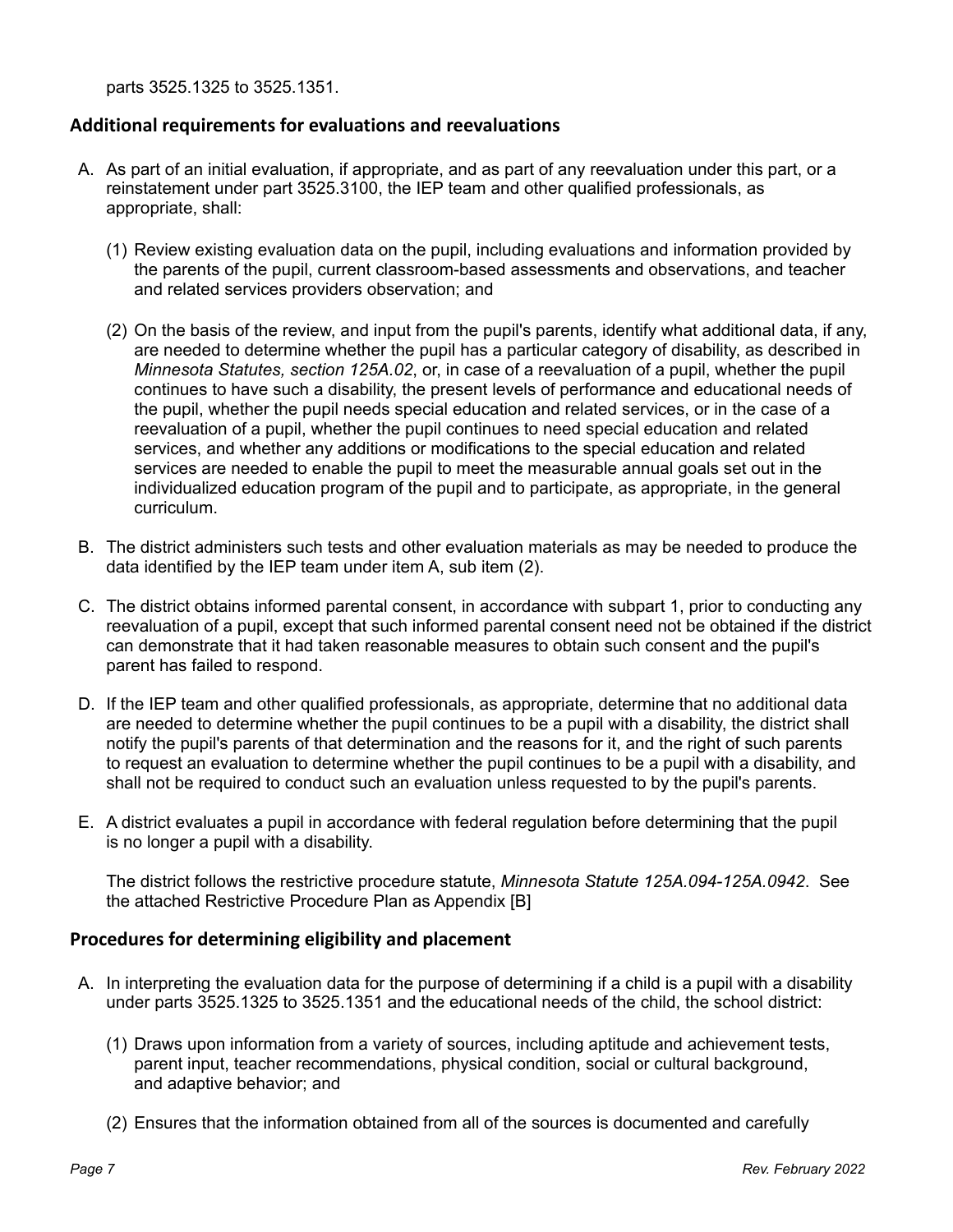considered.

B. If a determination is made that a child is a pupil with a disability who needs special education and related services, an IEP is developed for the pupil according to Minnesota Rule 3525.2810.

#### **Evaluation report**

An evaluation report is completed and delivered to the pupil's parents within the specified evaluation timeline. At a minimum, the evaluation report includes:

- A. A summary of all evaluation results;
- B. Documentation of whether the pupil has a particular category of disability or, in the case of a reevaluation, whether the pupil continues to have such a disability;
- C. The pupil's present levels of performance and educational needs that derive from the

disability;

- D. Whether the child needs special education and related services or, in the case of a reevaluation, whether the pupil continues to need special education and related services; and
- E. Whether any additions or modifications to the special education and related services are needed to enable the pupil to meet the measurable annual goals set out in the pupil's IEP and to participate, as appropriate, in the general curriculum.

#### **C. Plan for Receiving Referrals**

Burnsville-Eagan-Savage Public School District's plan for receiving referrals from parents, physicians, private and public programs, and health and human services agencies is attached as Appendix [C]*.*

### **II. Method of Providing the Special Education Services for the Identified Pupils**

Burnsville-Eagan-Savage Public School District provides a full range of educational service alternatives. All students with disabilities are provided the special instruction and services which are appropriate to their needs. The following is representative of Burnsville-Eagan-Savage Public School District's method of providing the special education services for the identified pupils, sites available at which service may occur, and instruction and related services are available.

Appropriate program alternatives to meet the special education needs, goals, and objectives of a pupil are determined on an individual basis. Choice of specific program alternatives are based on the pupil's current levels of performance, pupil special education needs, goals, and objectives, and must be written in the IEP. Program alternatives are comprised by the type of services provided, the setting in which services occur, and the amount of time and frequency in which special education services occur. A pupil may receive special education services in more than one alternative based on the IEP or IFSP.

- A. Method of providing the special education services for the identified pupils in both the virtual and brick and mortar schools:
	- (1) One-to-one services in the special education setting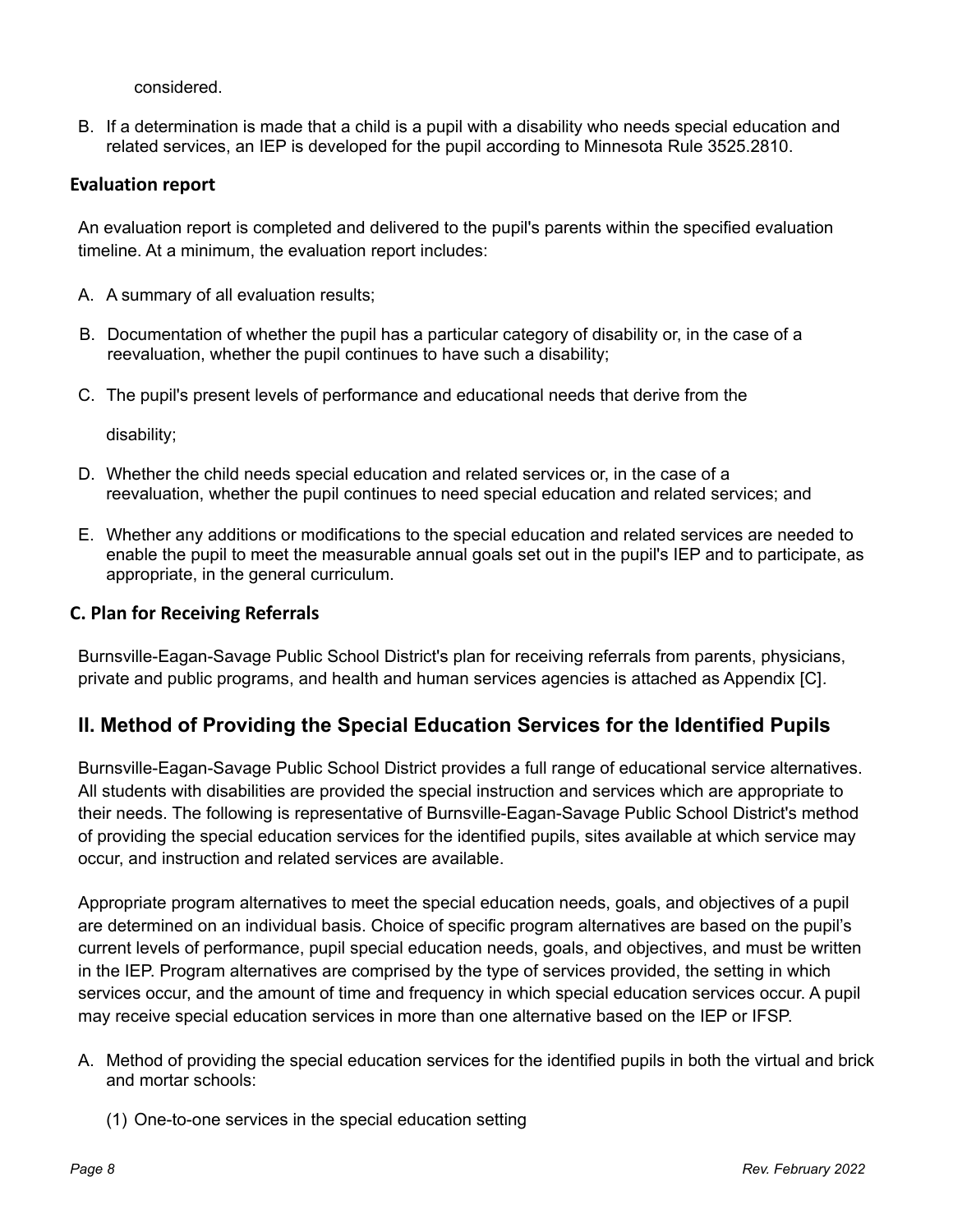- (2) Small group services in the special education setting
- (3) Co-teaching in the general education setting
- (4) One-to-one services in the general education setting
- (5) Small group services in the general education setting
- (6) Indirect services
- B. Sites available at which services may occur:
	- (1) Diamondhead Education Center, 200 W. Burnsville Pkwy., Burnsville, MN 55337; Early Childhood Special Education Services (Birth to age 5)
	- (2) Edward Neill Elementary School, 13409 Upton Ave S, Burnsville, MN 55337; Grades Pre-K-5 general and special education services (Settings 1, 2 & 3)
	- (3) Gideon Pond Elementary School, 613 E. 30th St., Burnsville, MN 55337; Grades Pre-K-5 general and special education services (Settings 1 & 2)
	- (4) Harriet Bishop Elementary School, 14400 O'Connell Rd., Savage, MN 55378; Grades Pre-K-5 general and special education services (Settings 1, 2 & 3)
	- (5) Hidden Valley Elementary School, 13875 Glendale Rd., Savage, MN 55378; Grades Pre-K-5 general and special education services (Settings 1, 2 & 3)
	- (6) Rahn Elementary School, 4424 Sandstone Dr., Eagan, MN 55122; Grades Pre-K-5 general and special education services (Settings 1, 2 & 3)
	- (7) Sky Oaks Elementary School, 100 E 134th St., Burnsville, MN 55337; Grades Pre-K-5 general and special education services (Settings 1, 2 & 3)
	- (8) Vista View Elementary School, 13109 Co Rd 5, Burnsville, MN 55337; Grades Pre-K-5 general and special education services (Settings 1, 2 & 3)
	- (9) William Byrne Elementary School, 11608 River Hills Dr., Burnsville, MN 55337; Grades Pre-K-5 general and special education services (Settings 1, 2 & 3)
	- (10) Eagle Ridge Middle School, 13995 Glendale Rd., Savage, MN 55378; Grades 6-8 general and special education services (settings 1, 2, & 3)
	- (11) Nicollet Middle School, 400 E 134th St., Burnsville, MN 55337; Grades 6-8 general and special education services (settings 1, 2, & 3)
	- (12) Burnsville High School, 600 E. Highway 13, Burnsville, MN 55337; Grades 9-12 general and special education services (settings 1, 2, & 3)
	- (13) Burnsville Alternative High School, 2140 Diffley Rd., Eagan, MN 55122; Grades 10-12 general and special education services (settings 1 & 2)
	- (14) Burnsville-Eagan-Savage Transition Program, 100 River Ridge Ct., Burnsville, MN 55337; Ages 18-21 transition services
	- (15) ISD 191 Virtual Academy, 200 W. Burnsville Pkwy, Burnsville, MN, 55337; Grades Pre K-12, (settings 1, 2, & 3)
	- (16) Intermediate School District 917. Purchase of services and program placements to ensure a continuum of services for Burnsville-Eagan-Savage students having access to Free and Appropriate Public Education. Programs, services, and locations can be accessed by clicking on the following link: [Intermediate](http://www.isd917.k12.mn.us/) School District #917: Home
	- (17) Home-bound and Home-based services
	- C. Available instruction and related services:
		- (1) Health Services
		- (2) Occupational Therapy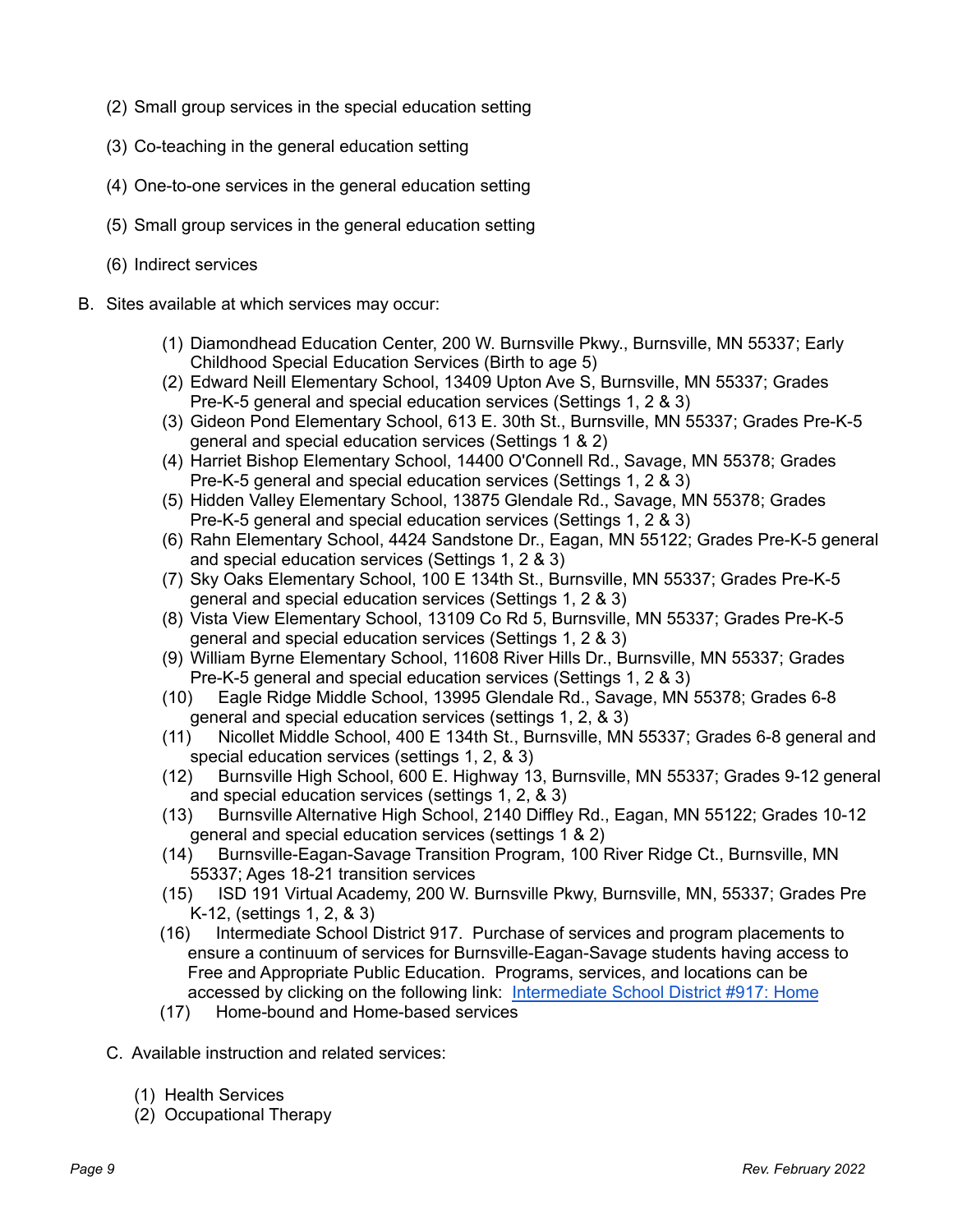- (3) Physical Therapy
- (4) School Social Work Services
- (5) Speech/Language Services
- (6) Developmental Adaptive Physical Education (DAPE) Services
- (7) Psychological Services
- (8) Transition Services
- (9) Educational Assistant/Personal Care Assistant

#### **III. Administration and Management Plan.**

Burnsville-Eagan-Savage Public School District utilizes the following administration and management plan to assure effective and efficient results of child study procedures and method of providing special education services for the identified pupils:

A. The following table illustrates the organization of administration and management to assure effective and efficient results of child study procedures and method of providing special education services for the identified pupils:

| <b>Staff Name and Title</b>                                        | <b>Contact Information</b><br>(phone/email/mailing<br>address/office location)                                              | <b>Brief Description of Staff</b><br><b>Responsibilities Relating to Child</b><br><b>Study Procedures and Method of</b><br><b>Providing Special Education</b><br><b>Services</b>     |  |
|--------------------------------------------------------------------|-----------------------------------------------------------------------------------------------------------------------------|--------------------------------------------------------------------------------------------------------------------------------------------------------------------------------------|--|
| Amy Piotrowski,<br>Interim Director of<br><b>Special Education</b> | 952.707.6261<br>apiotrowski@isd191.org<br>Diamondhead Education Center,<br>200 W. Burnsville Pkwy.,<br>Burnsville, MN 55337 | Program development; program evaluation;<br>fiscal/budget administration of special<br>needs programming; and oversight of due<br>process, Social Workers, and Cultural<br>Liaisons. |  |
| Carolyn Cherry,<br><b>Special Education</b><br>Supervisor          | 952.707.6260<br>ccherry@isd191.org<br>Diamondhead Education Center,<br>200 W. Burnsville Pkwy.,<br>Burnsville, MN 55337     | Assist the Director with the areas listed<br>above.<br>Early Childhood program supervisor.                                                                                           |  |
| Kristi Wanzek<br><b>Special Education</b><br>Supervisor, Interim   | 952.707.6083<br>kwanzek@isd191.org<br>Diamondhead Education Center,<br>200 W. Burnsville Pkwy.,<br>Burnsville, MN 55337     | Assist the Director with the areas listed<br>above.<br>Supervisor for elementary schools.                                                                                            |  |
| Dana Thompson<br><b>Special Education</b><br>Supervisor            | 952.707.6043<br>dthompson@isd191.org<br>Diamondhead Education Center,<br>200 W. Burnsville Pkwy.,<br>Burnsville, MN 55337   | Assist the Director with the areas listed<br>above.<br>Supervisor for middle schools and Virtual<br>Academy.                                                                         |  |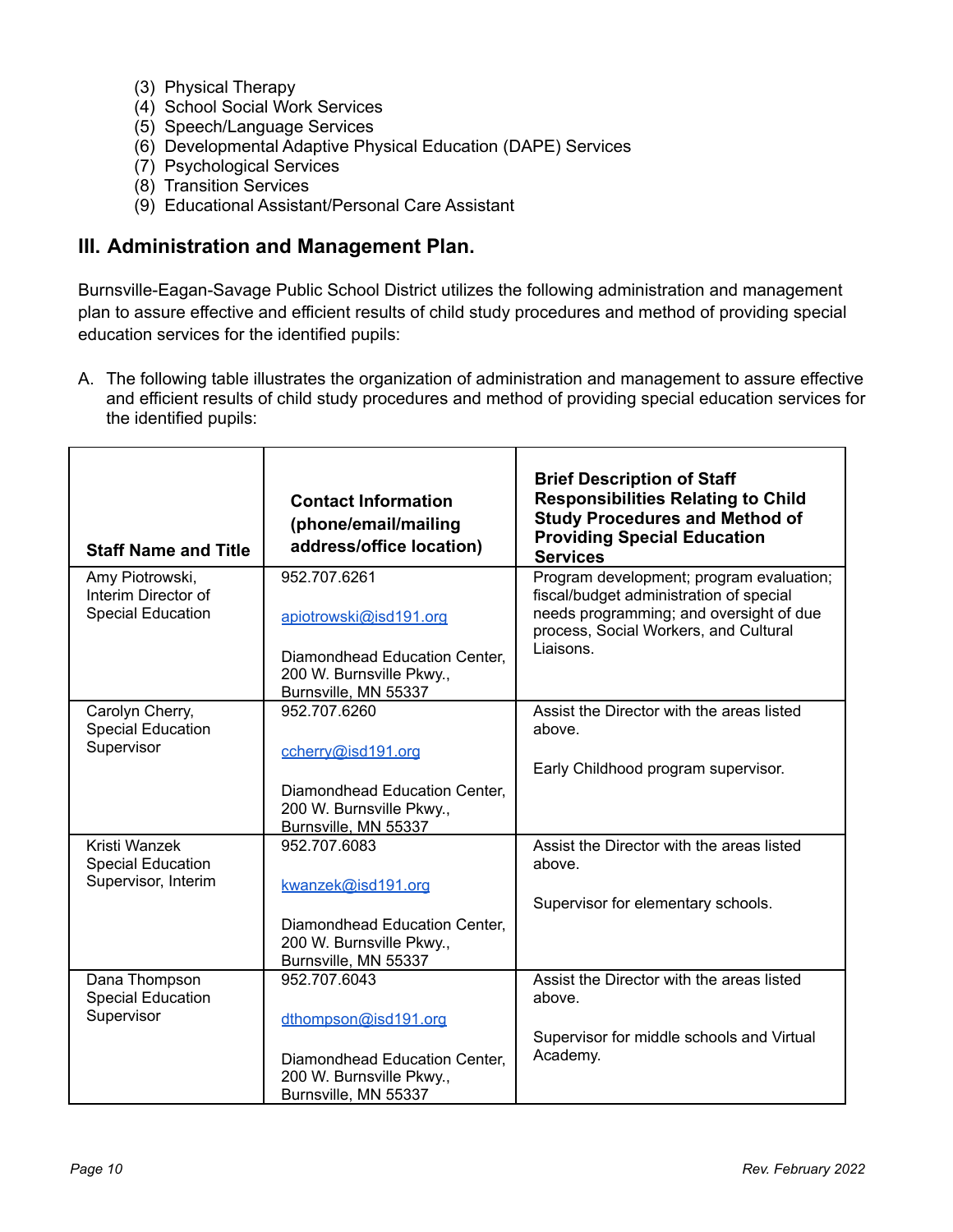| Jennifer Middendorf,<br>Special Education<br>Supervisor | 952.707.2639                                                                      | Assist the Director with the areas listed<br>above. |  |
|---------------------------------------------------------|-----------------------------------------------------------------------------------|-----------------------------------------------------|--|
|                                                         | jmiddendorf@isd191.org                                                            | Supervisor for high schools and the                 |  |
|                                                         | Diamondhead Education Center,<br>200 W. Burnsville Pkwy.,<br>Burnsville, MN 55337 | Burnsville-Eagan-Savage Transition<br>program.      |  |

- B. Due Process assurances available to parents: Burnsville-Eagan-Savage Public School District has appropriate and proper due process procedures in place to assure effective and efficient results of child study procedures and methods of providing special education services for the identified pupils, including alternative dispute resolution and due process hearings. Descriptions of these processes are:
	- (1) Prior written notice to a) inform the parent that except for the initial placement of a child in special education, the school district will proceed with its proposal for the child's placement or for providing special education services unless the child's parent notifies the district of an objection within 14 days of when the district sends the prior written notice to the parent; and b) state that a parent who objects to a proposal or refusal in the prior written notice may request a conciliation conference or another alternative dispute resolution procedure.
	- (2) Burnsville-Eagan-Savage Public School District will not proceed with the initial evaluation of a child, the initial placement of a child in a special education program, or the initial provision of special education services for a child.
	- (3) A parent, after consulting with health care, education, or other professional providers, may agree or disagree to provide the parent's child with sympathomimetic medications unless medical, dental, mental and other health services are necessary, in the professional's judgment, that the risk to the minor's life or health is of such a nature that treatment should be given without delay and the requirement of consent would result in delay or denial of treatment.
	- (4) Parties are encouraged to resolve disputes over the identification, evaluation, educational placement, manifestation determination, interim alternative educational placement, or the provision of a free appropriate public education to a child with a disability through conciliation, mediation, facilitated team meetings, or other alternative process. All dispute resolution options are voluntary on the part of the parent and must not be used to deny or delay the right to a due process hearing. All dispute resolution processes are provided at no cost to the parent.
	- (5) Conciliation Conference: a parent has the opportunity to meet with appropriate district staff in at least one conciliation conference if the parent objects to any proposal of which the parent receives prior written notice. Burnsville-Eagan-Savage Public School District holds a conciliation conference within ten calendar days from the date the district receives a parent's objection to a proposal or refusal in the prior written notice. All discussions held during a conciliation conference are confidential and are not admissible in a due process hearing. Within five school days after the final conciliation conference, the district must prepare and provide to the parent a conciliation conference memorandum that describes the District's final proposed offer of service. This memorandum is admissible in evidence in any subsequent proceeding.
	- (6) In addition to offering at least one conciliation conference, Burnsville-Eagan-Savage Public School District informs parents of other dispute resolution processes, including at least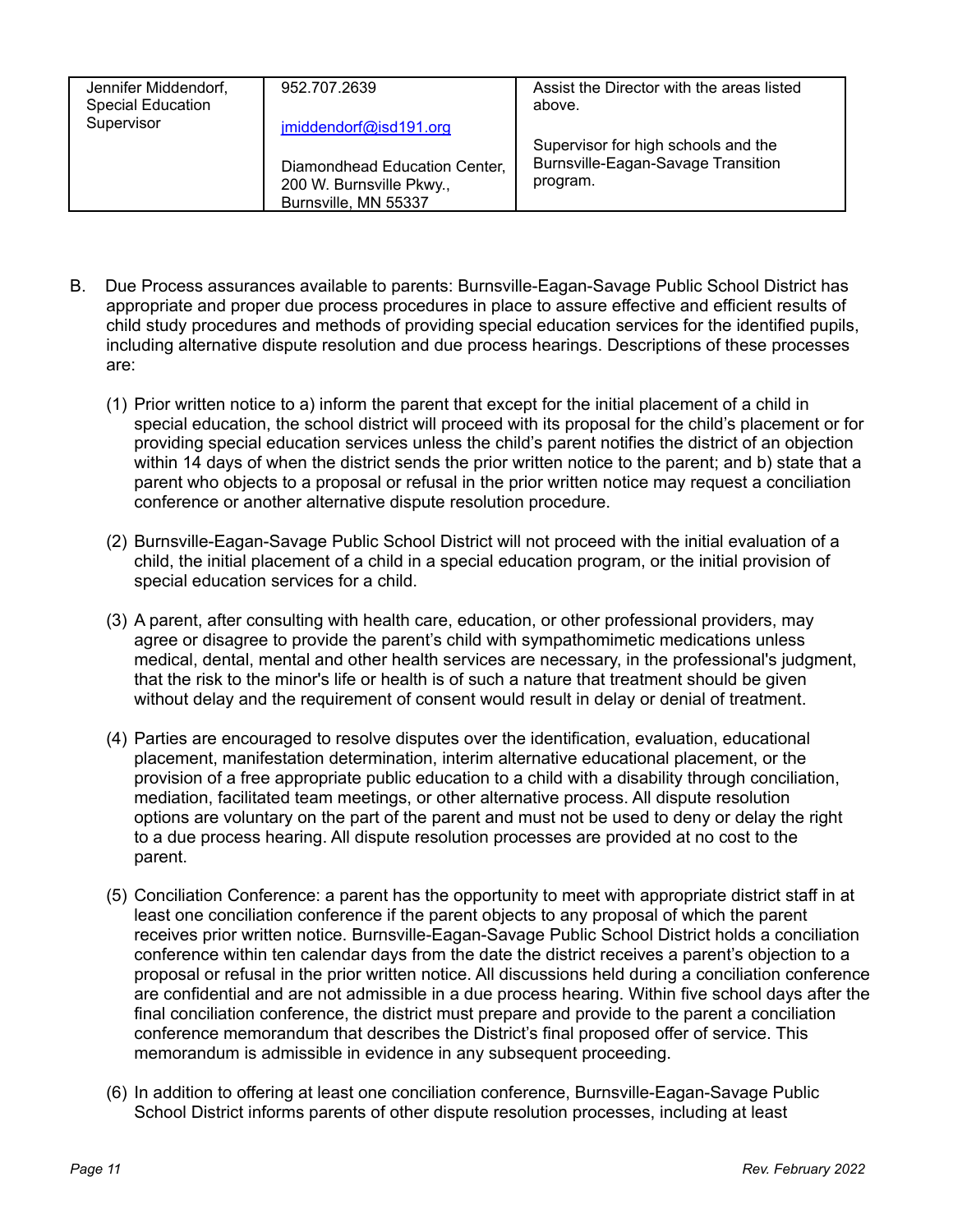mediation and facilitated team meetings. The fact that an alternative dispute resolution process was used is admissible in evidence at any subsequent proceeding. State-provided mediators and team meeting facilitators shall not be subpoenaed to testify at a due process hearing or civil action under special education law nor are any records of mediators or state-provided team meeting facilitators accessible to the parties.

(7) Descriptions of the mediation process, facilitated team meetings, state complaint, and impartial due process hearings may be found in the Burnsville-Eagan-Savage Public School District Procedural Safeguard Notice, which can be located by clicking on [Resources.](http://www.isd191.org/learning/special-education/resources) The Procedural Safeguard Notices are available in several different languages and can be found by clicking on Procedural [Safeguards](https://education.mn.gov/MDE/dse/sped/proc/) Notice.

## **IV. Interagency Agreements the District has Entered**

Burnsville-Eagan-Savage Public School District has entered in the following interagency agreements or joint powers board agreements for eligible children, ages 3 to 21, to establish agency responsibility that assures that interagency services are coordinated, provided, and paid for, and that payment is facilitated from public and private sources:

| <b>Name of Agency</b>                                   | <b>Terms of</b><br><b>Agreement</b> | <b>Agreement</b><br>Termination/<br><b>Renewal Date</b> | <b>Comments</b> |
|---------------------------------------------------------|-------------------------------------|---------------------------------------------------------|-----------------|
| Intermediate District<br>917                            | See Appendix [D]                    | Annual                                                  |                 |
| <b>Community Transition</b><br>Interagency<br>Committee | See Appendix [D]                    | Annual                                                  |                 |
| Interagency Early<br><b>Intervention Services</b>       | See Appendix [D]                    | Annual                                                  |                 |
| <b>Head Start</b>                                       | See Appendix [D]                    | Annual                                                  |                 |

## **V. Special Education Advisory Committee**

In order to increase the involvement of parents of children with disabilities in district policy making and decision making, Burnsville-Eagan-Savage Public School District has a special education advisory council.

- A. Burnsville-Eagan-Savage Public School District's Special Education Advisory Committee is individually established.
- B. Burnsville-Eagan-Savage Public School District Special Education Advisory Committee is not a subgroup of an existing board/council/committee.
- C. At least half of Burnsville-Eagan-Savage Public School District's parent advisory committee members are parents of students with a disability.
	- [X] The district has three nonpublic schools located within its boundaries. Parents of students with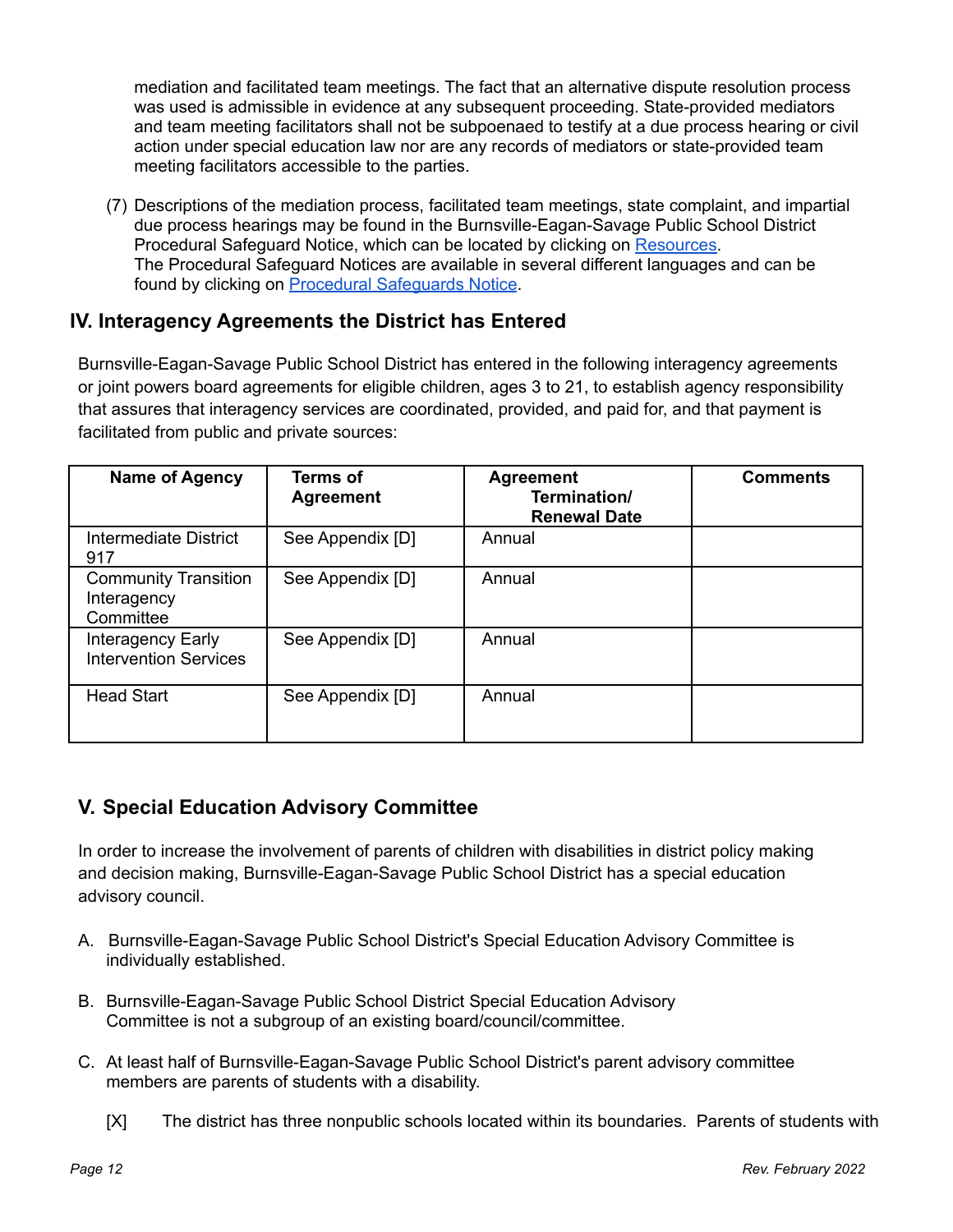disabilities in a nonpublic school are able to serve as members on the special education advisory committee.

Each local committee meets no less than once each year.

- D. Burnsville-Eagan-Savage Public School District's Special Education Advisory Committee meeting dates and minutes can be found on the Special [Education](https://www.isd191.org/learning/special-education) website.
- E. The operational procedures of Burnsville-Eagan-Savage Public School District's Special Education Advisory Committee are attached as Appendix [E].

### **V. Assurances**

Code of Federal Regulations, section 300.201: Consistency with State policies*.*

Burnsville-Eagan-Savage Public School District, in providing for the education of children with disabilities within its jurisdiction, has in effect policies, procedures, and programs that are consistent with the State policies and procedures established under sections 300.101 through 300.163, and sections 300.165 through 300.174. (Authority: 20 U.S.C. § 1413(a)(1)).

Yes*,* Burnsville-Eagan-Savage Public School District's provide this assurance.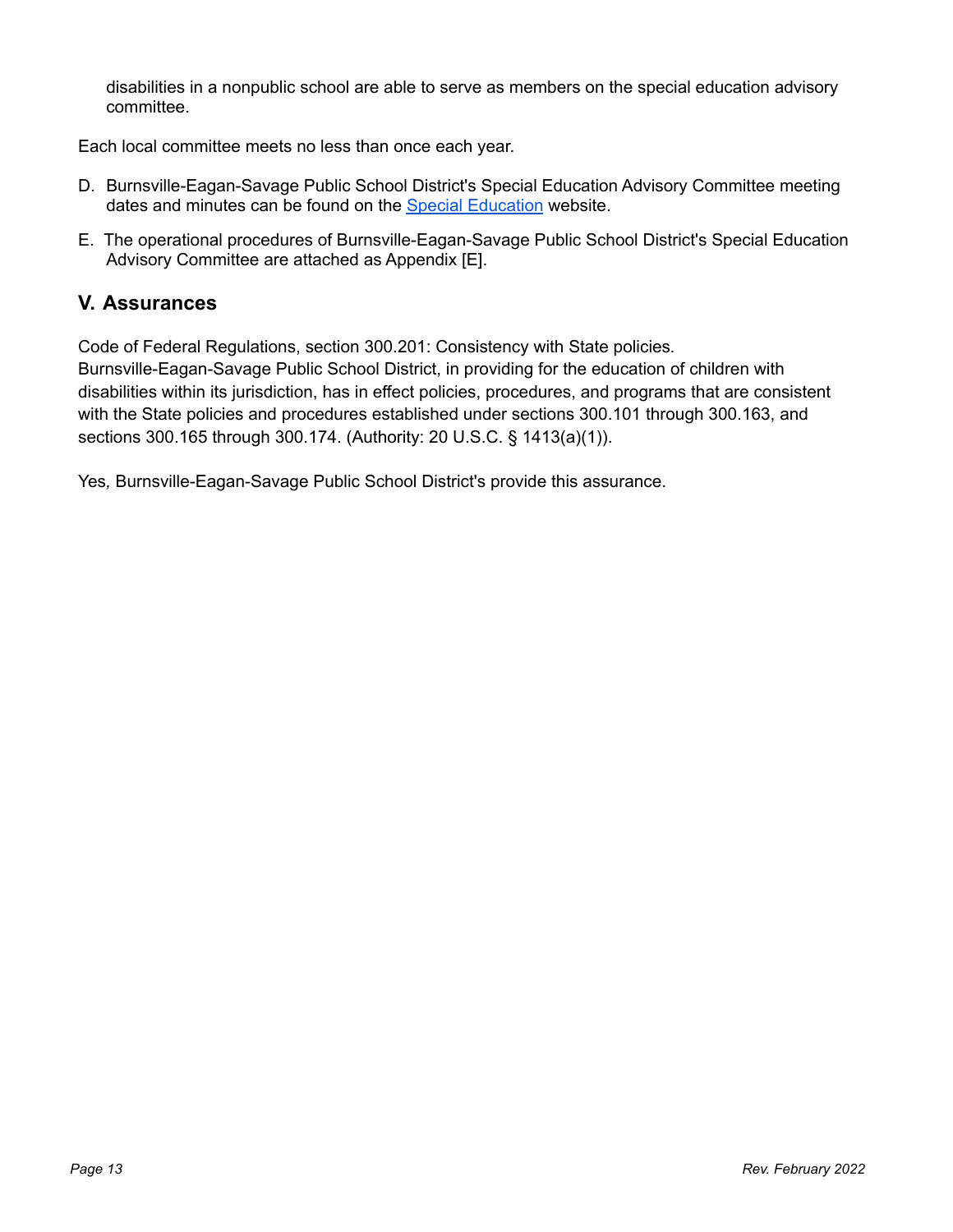## $\sim$ Appendix A $\sim$

#### **Specific Learning Disability - Definition**

"Specific learning disability means a disorder in one or more of the basic psychological processes involved in understanding or in using language, spoken or written, that may manifest itself in the imperfect ability to listen, think, speak, read, write, spell or do mathematical calculations, including conditions such as perceptual disabilities, brain injury, minimal brain dysfunction, dyslexia, and developmental aphasia." *MN Rule 3525.1341*

The disorder is:

A. manifested by interference with the acquisition, organization, storage, retrieval, manipulation, or expression of information so that the individual does not learn at an adequate rate for the child's age or to meet state-approved grade-level standards when provided with the usual developmental opportunities and instruction from a regular school environment.

B. demonstrated primarily in academic functioning, but may also affect other developmental, functional, and life adjustment skill areas; and may occur with, but cannot be primarily the result of: visual, hearing, or motor impairment; cognitive impairment; emotional disorder; or environmental, cultural, economic influences, limited English proficiency or lack of appropriate instruction in reading or math.

#### **Criteria**

A child is eligible and in need of special education and related services for a specific learning disability when the child meets the criteria in items A, B, or C or in items A, B, and D below. Information about each item must be sought from the parent and must be included as part of the evaluation data. The evaluation data must confirm that the effects of the child's disability occur in a variety of settings. The child must receive two interventions, as defined in Minnesota Statutes, section 125A.56, prior to evaluation, unless the parent requests an evaluation or the IEP team waives this requirement because it determines the child's need for an evaluation is urgent.

A. The child does not achieve adequately in one or more of the following areas: oral expression, listening comprehension, written expression, basic reading skills, reading comprehension, reading fluency, mathematics calculation or mathematical problem solving, in response to appropriate classroom instruction and either:

1) the child does not make adequate progress to meet age or state-approved grade-level standards in one or more of the areas listed above when using a process based on the child's response to scientific, research-based interventions (SRBI) or:

2) the child exhibits a pattern of strengths and weaknesses in performance, achievement or both, relative to age, state-approved grade-level standards, or intellectual development that is determined by the group to be relevant to the identification of a specific learning disability. The performance measures used to verify this finding must be representative of the child's curriculum or useful for developing instructional goals and objectives. Documentation is required to verify this finding. Such documentation includes evidence of low achievement from the following sources, when available: cumulative record reviews; class work samples; anecdotal teacher records; statewide and district-wide assessments; formal, diagnostic, and informal tests; curriculum-based evaluation results; and results from targeted support programs in general education.

B. The child has a disorder in one or more of the basic psychological processes which includes an information processing condition that is manifested in a variety of settings by behaviors such as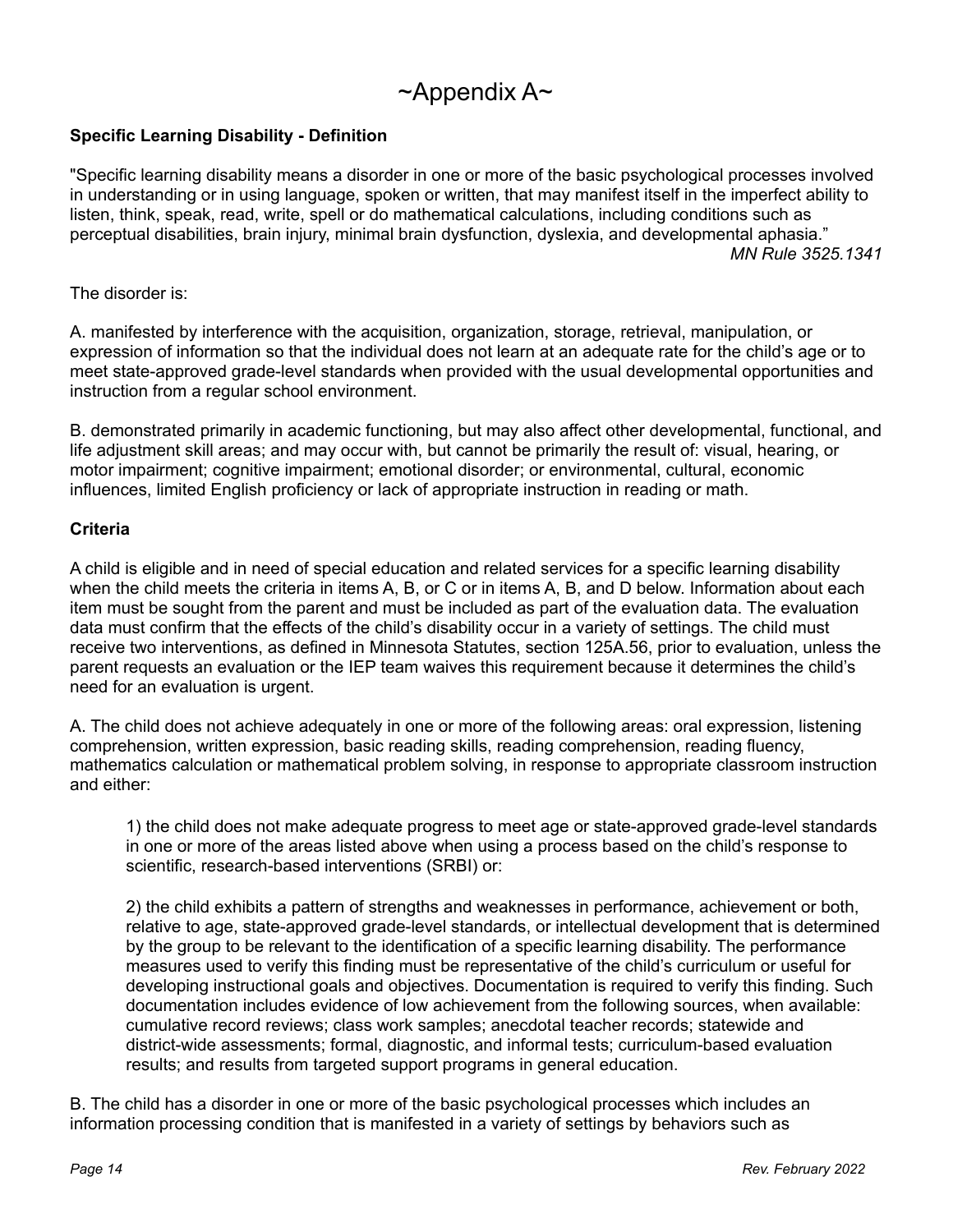inadequate: acquisition of information; organization; planning and sequencing; working memory, including verbal, visual, or spatial; visual and auditory processing; speed of processing; verbal and nonverbal expression; transfer of information; and motor control for written tasks.

C. The child demonstrates a severe discrepancy between general intellectual ability and achievement in one or more of the following areas: oral expression, listening comprehension, written expression, basic reading skills, reading comprehension, reading fluency, mathematics calculation or mathematical problem solving. The demonstration of a severe discrepancy shall not be based solely on the use of standardized tests. The group shall consider these standardized test results as only one component of the eligibility criteria. The instruments used to assess the child's general intellectual ability and achievement must be individually administered and interpreted by an appropriately licensed person using standardized procedures. For initial placement, the severe discrepancy must be equal to or greater than 1.75 standard deviations below the mean of the distribution of difference scores for the general population of individuals at the child's chronological age level.

D. The child demonstrates an inadequate rate of progress. Rate of progress is measured over time through progress monitoring while using intensive SRBI, which may be used prior to a referral or as part of an evaluation for special education. A minimum of 12 data points are required from a consistent intervention implementation over at least seven school weeks in order to establish the rate of progress. The rate of progress is adequate when the child's:

1) rate of improvement is minimal and continued intervention will not likely result in reaching age or state-approved grade-level standards;

2) progress will likely not be maintained when instructional supports are removed;

3) level of performance in repeated assessments of achievement falls below the child's age or state-approved grade-level standards; and

4) level of achievement is at or below the fifth percentile on one or more valid and reliable achievement tests using either state or national comparisons. Local comparison data that is valid and reliable may be used in addition to either state or national data. If local comparison data is used and differs from either state or national data, the group must provide a rationale to explain the difference.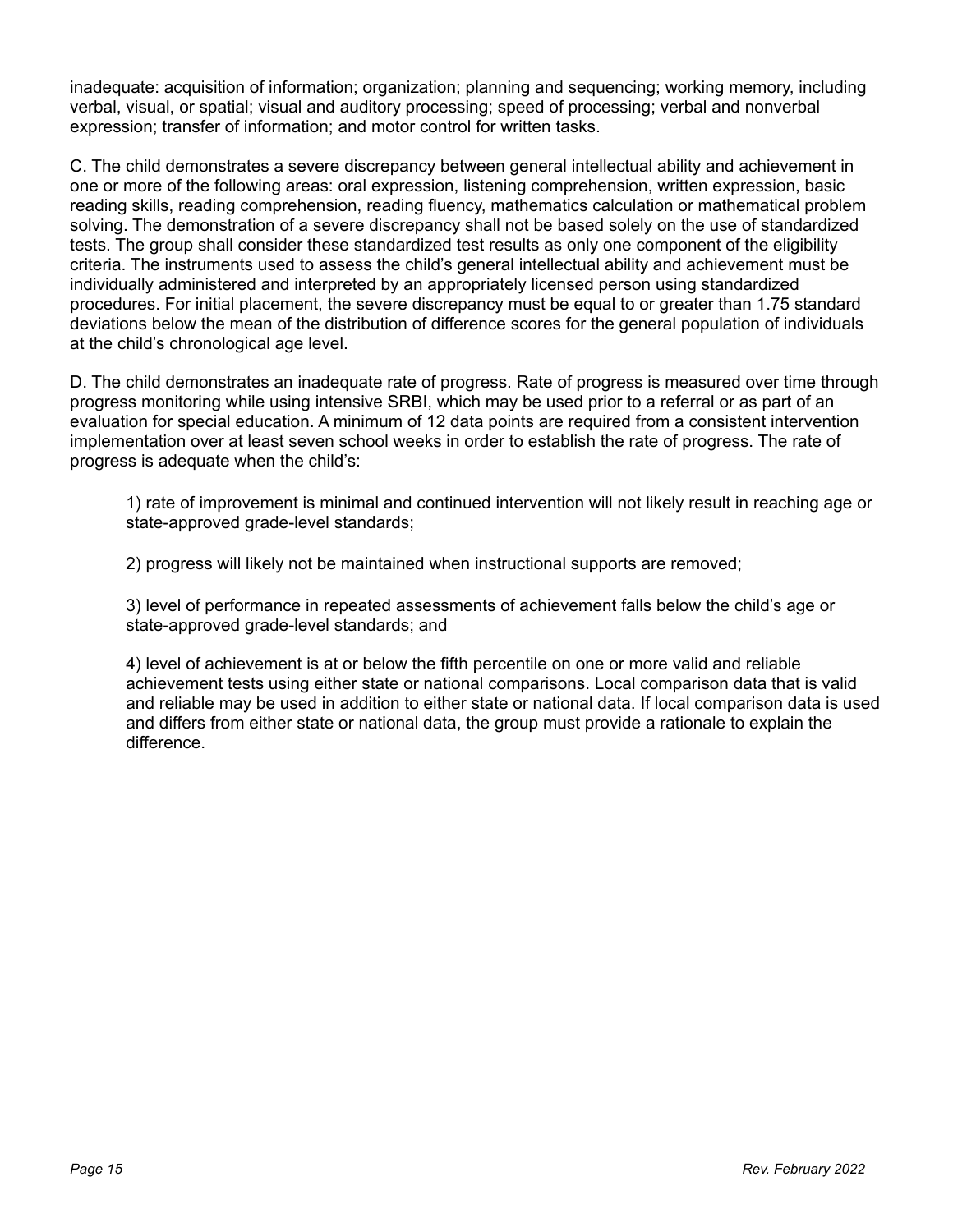# $\sim$ Appendix B $\sim$

## **ISD ONE91 RESTRICTIVE PROCEDURES PROCESSES**

#### **What must happen when restrictive procedures have been used?**

1. When a restrictive procedure is used, staff must notify the parent/guardian on the same day, or if the school is unable to provide same-day notice, notice must be sent within two days by written or electronic means or as otherwise indicated by the child's parent/guardian. The IEP or BSP must indicate how the parent/guardian wants to be notified when a restrictive procedure has been used.

2. Document the parent/guardian notification in the student's communication log.

3. The team must convene within 48 hours for a debriefing of the incident. Members of the debriefing meeting include: any individuals involved in the situation, a licensed staff member, and a neutral party. The neutral party must facilitate the debriefing meeting.

4. The Restrictive Procedure Form and Restrictive Procedure Debriefing Form must be completed within 48 hours of the incident.

5. The completed Restrictive Procedure Form and Restrictive Procedure Debriefing Form will be uploaded by district staff and can be found on SpEd Forms under "History."

#### **Restrictive Procedures and the IEP**

1. If restrictive procedures are used on two separate school days within 30 calendar days, an IEP meeting must be held within 10 school days. When counting the two school days in a 30-day period, also consider removal by peace officer when determining whether an IEP meeting needs to occur.

2. If a student who has an IEP is restrained or removed from a classroom, school building, or school grounds by a peace officer at the request of a school administrator or school staff person during the school day twice in a 30-day period, the IEP team must meet. When counting the two school days in a 30-day period, also consider restrictive procedures used by school staff when determining whether an IEP meeting needs to occur.

3. If a pattern of use emerges and the student's IEP or BSP does not provide for using restrictive procedures in an emergency, an IEP meeting must be held.

4. An IEP meeting must be held if requested by a parent or the district after restrictive procedures are used. 5 The use of restrictive procedures must be reviewed at the student's annual IEP meeting.

6. If restrictive procedures are being considered as an addition to a student's IEP/BSP, a Special Education Supervisor must be involved in the process.

7. At the IEP meeting, the team must review any known medical or psychological limitations, including any medical information the parent provides voluntarily, that contraindicate the use of a restrictive procedure, consider whether to prohibit that restrictive procedure, and document any prohibition in the IEP or BSP.

8. If the IEP team determines that existing interventions and supports are ineffective in reducing the use of restrictive procedures or the district uses restrictive procedures on a student on ten or more school days during the same school year, the team, as appropriate, either (a) consults with other professionals, (b) reviews existing evaluations, resources, and successful strategies, or (c) considers whether to reevaluate the student.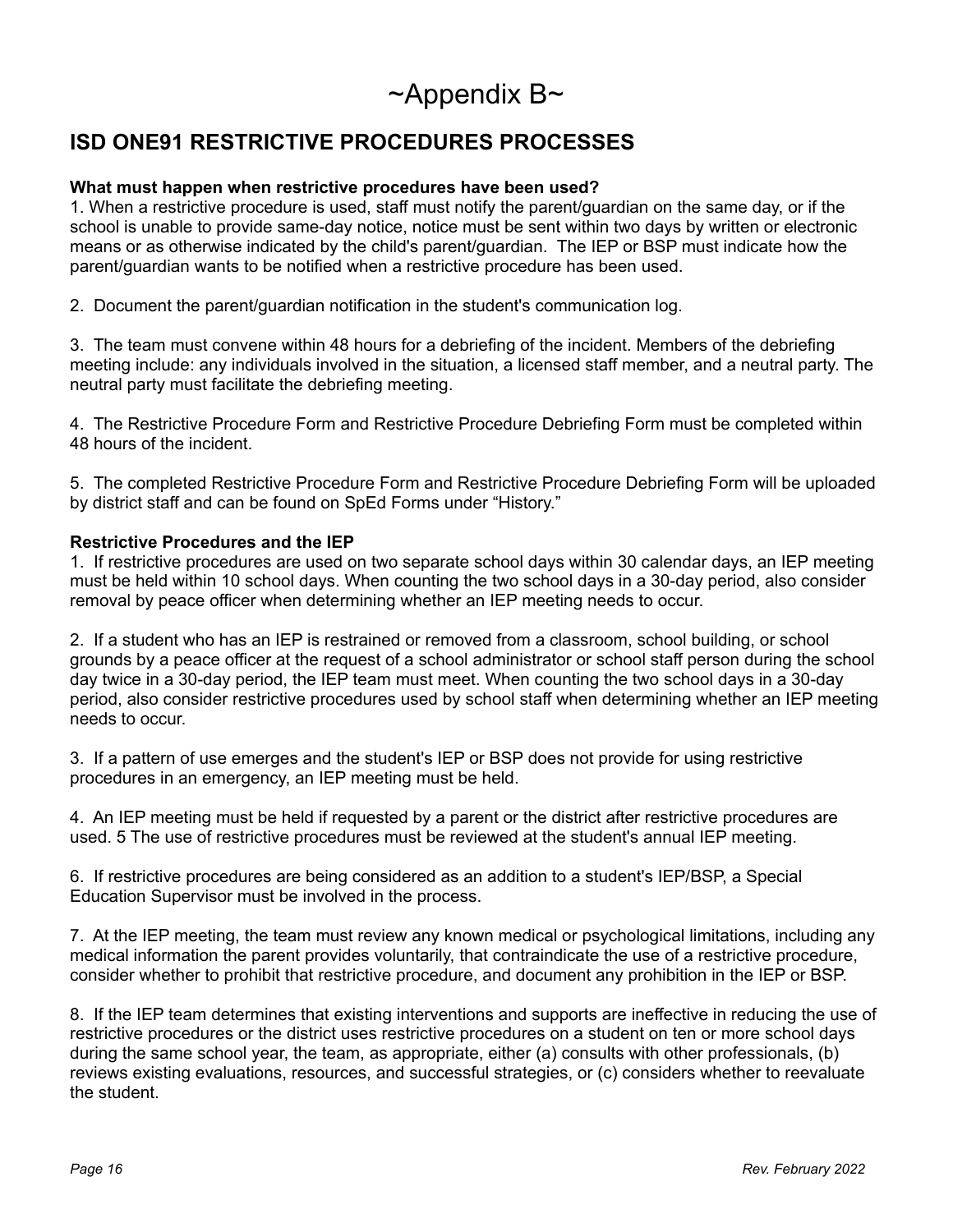## **RESTRICTIVE PROCEDURES STATUTES AND DEFINITIONS**

#### **Restrictive Procedure**

A restrictive procedure means the use of physical holding or seclusion of students with disabilities in an emergency in Minnesota schools. Restrictive procedures may be used only in response to behavior that constitutes an emergency, even if written into a student's IEP/BSP. When used, the restrictive procedure must be the least intrusive intervention that effectively responds to the emergency.

*Restrictive procedures are governed under Minnesota Statutes, Sections 125A.0941 and 125A.0942.*

#### **Emergency**

An emergency means a situation where immediate intervention is needed to protect a student or other individual from physical injury. The restrictive procedure must end when the threat of harm ends. If the emergency incident has already occurred and no threat of physical injury currently exists, restrictive procedures cannot be used.

#### **Physical Holding**

Physical holding means physical intervention intended to hold a student immobile or limit a student's movement, where body contact is the only source of physical restraint, and where immobilization is used to effectively gain control of a student in order to protect a student or other individual from physical injury. The term physical holding does not mean physical contact that a) Helps a student respond or complete a task; b) Assists a student without restricting the student's movement; c) Is needed to administer an authorized health-related service or procedure; or d) Is needed to physically escort a student when the student does not resist or the student's resistance is minimal.

#### **Physical Escort**

A physical escort (guide and assist) means physical intervention or contact used as a behavior management technique to guide a student to safety or away from an unsafe or potentially harmful and escalating situation. A physical escort is not considered a restrictive procedure as the student does not resist or the resistance is minimal.

#### **Seclusion**

Seclusion means confining a student alone in a room from which egress is barred. Before using a room for seclusion, a school must: (a) receive written notice from local authorities that the room and the locking mechanisms comply with applicable building, fire, and safety codes; and (b) register the room with the commissioner, who may view that room.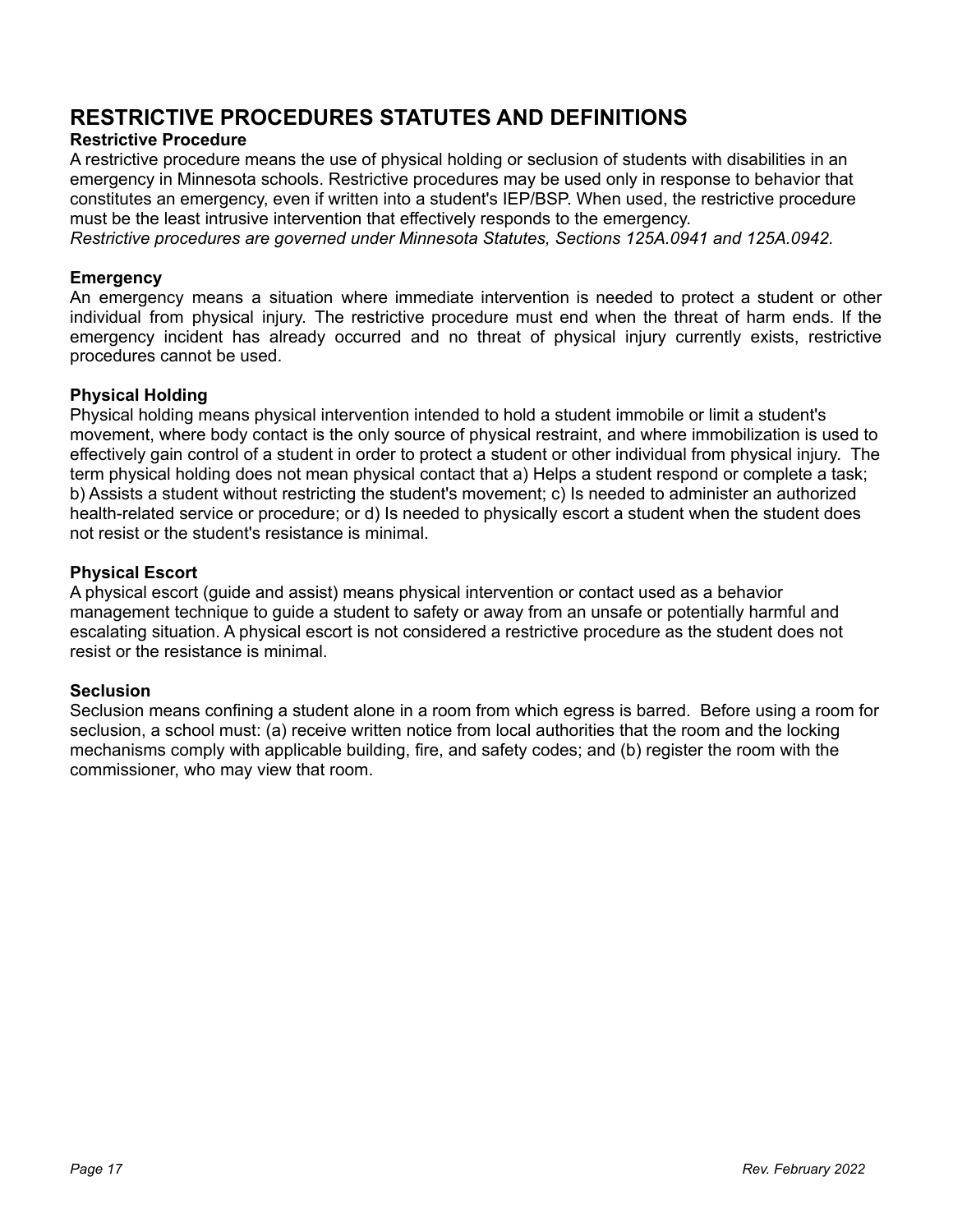# $\sim$ Appendix C $\sim$

#### **How do I refer my child?**

Parents, teachers, physicians or any concerned person can refer a child for potential special education services.

*Birth thru Age 5:*

Referrals for preschool children ages birth thru 5 may be made by contacting the Early Childhood Special Education Office at (952)707-6610.

*K-12:*

Referrals for students in Kindergarten through grade 12 can be made by contacting the child's teacher or the principal of the school your child attends.

**Edward Neill Elementary School**, 13409 Upton Ave S, Burnsville, MN 55337, (952) 707-3100 **Gideon Pond Elementary School**, 613 E. 130th St., Burnsville, MN 55337, (952) 707-3000 **Harriet Bishop Elementary School**, 14400 O'Connell Rd., Savage, MN 55378, (952) 707-3900 **Hidden Valley Elementary School**, 13875 Glendale Rd., Savage, MN 55378, (952) 707-3800 **Rahn Elementary School**, 4424 Sandstone Dr., Eagan, MN 55122, (952) 707-3600 **Sky Oaks Elementary School**, 100 E 134th St., Burnsville, MN 55337, (952) 707-3700 **Vista View Elementary School**, 13109 Co Rd 5, Burnsville, MN 55337, (952) 707-3400 **William Byrne Elementary School**, 11608 River Hills Dr., Burnsville, MN 55337, (952) 707-3500 **Eagle Ridge Middle School**, 13995 Glendale Rd., Savage, MN 55378, (952) 707-2800 **Nicollet Middle School**, 400 E 134th St., Burnsville, MN 55337, (952) 707-2600 **Burnsville High School**, 600 E. Highway 13, Burnsville, MN 55337, (952) 707-2100

Once a referral is received, a team of professionals will meet to review the concerns and determine how to proceed. Options available to the team in attempting to resolve the reported academic or behavior issues include:

**Burnsville Alternative High School**, 2140 Diffley Rd., Eagan, MN 55122, (952) 707-4020

 developing and implementing interventions within the general education setting that are designed to target the identified problem;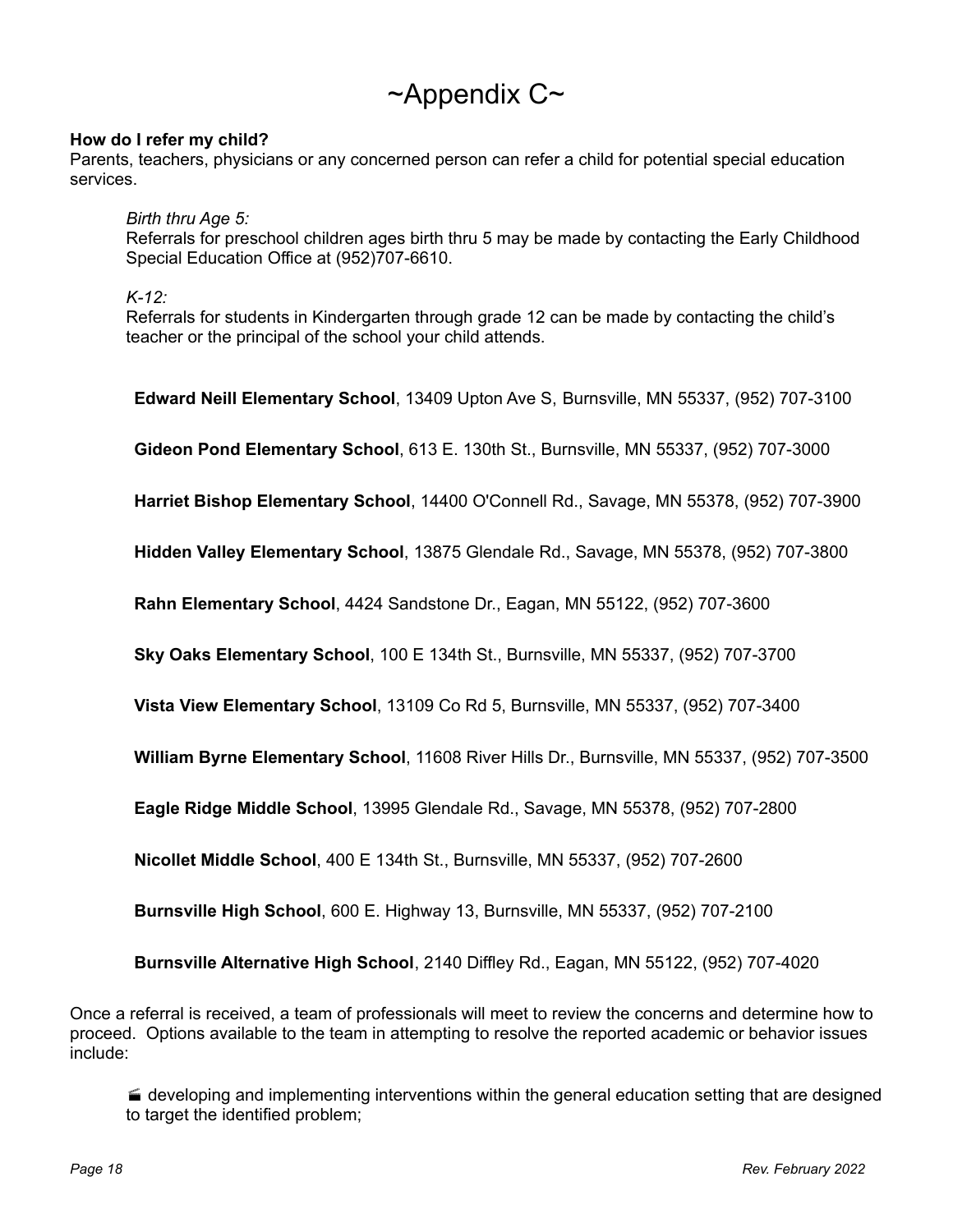$\blacksquare$  making a referral to the Section 504 team to determine if the student is eligible for and needs an accommodation plan.

 $\blacktriangle$  conducting a comprehensive evaluation to determine if the child is eligible for and needs special education instruction. If an evaluation is warranted, parents will be asked for their written permission to assess their child before any testing occurs.

#### **What must occur prior to a special education evaluation for K-12 Students?**

To assure that students are given ample opportunity to succeed within the general education program, *Minnesota Statute 125A.56* requires that schools implement and document at least two "instructional strategies, alternatives or interventions" within the general education classroom prior to referring a child for special education evaluation. In many instances, the child's needs can be met by changing instructional strategies or through other interventions within the general classroom.

The duration of the interventions are based on the individual child's needs. The interventions must be of sufficient duration to allow the child to succeed from the new instructional strategies and/or interventions. However, the intervention process must not be used to unduly delay a special education evaluation if it becomes apparent the interventions are not successful.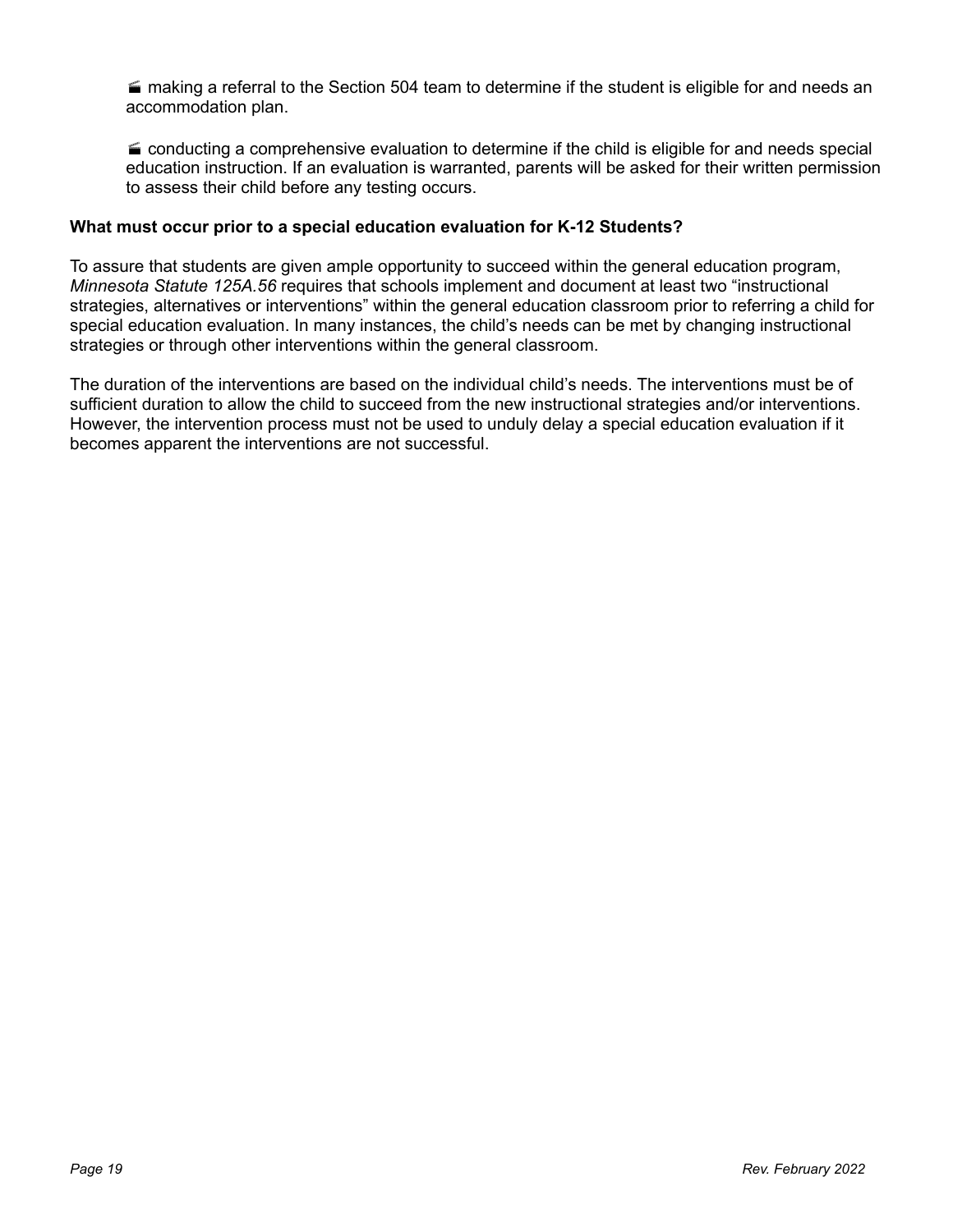# $\sim$ Appendix D $\sim$

#### **A. Intermediate School District 917**

Burnsville-Eagan-Savage School District collaborates with Intermediate School District 917 to provide students with disabilities an appropriate individualized educational program. These programs and services are offered to support the local school districts with comprehensive special education services that can be offered with enhanced efficiency through a cooperative arrangement under the direction of District 917.

Click on the following link for more information regarding Intermediate District 917: [Intermediate](http://www.isd917.k12.mn.us/home) School District #917: Home

#### **B. Community Transition Interagency Committee [CTIC]**

Burnsville-Eagan-Savage School District is a member of the Dakota County Community Transition Interagency Committee [CTIC]. It is established with other districts in Dakota County for youth with disabilities, beginning at grade 9 or 14 years old, and their families.

The mission of CTIC is to promote effective transition services through community collaboration for youth that will prepare them for adult life. The responsibilities of CTIC are to:

(a) identify resources and funding offered within the community to support transition-aged youth with disabilities and their families.

(b) address present and future transition needs of individual students as identified in their individual education plans (IEPs) through the facilitation of multi-agency teams.

(c) assure that transition needs of youth with disabilities are met by developing a community plan to include mission, goals/objectives, and an implementation plan.

(d) recommend changes or improvements in the community system of transition services.

(e) share information between agencies to include data, exemplary programs, special projects, effectiveness surveys, and creative funding of programs.

Click on the following link for more information regarding the Community Transition Interagency Committee: Community Transition [Interagency](http://www.isd917.k12.mn.us/for_parents/community_transition_interagency_committee__ctic_) Committee (CTIC)

#### **C. Interagency Early Intervention Committee [IEIC]**

Burnsville-Eagan-Savage School District is a member of the Region 11 Interagency Early Intervention Committee. This committee develops awareness plans to identify and refer children to Early Childhood and Early Intervention Services. They also establish and evaluate processes such as identification, referring, and assessing as well as recommending improvements to these processes.

Click on the following link for more information about Interagency Early Intervention Services: Early Childhood [Development](https://www.co.dakota.mn.us/HealthFamily/Parenting/EarlyChildhoodDevelopment/Pages/help-me-grow.aspx)

#### **D. Head Start**

Burnsville-Eagan-Savage School District partners with the Head Start program to provide services in inclusive settings with typically developing peers. Children receiving services in this program receive support from licensed Early Childhood Special Education [ECSE] staff.

Click on the following link for more information regarding Head Start: CAP | Community Action [Partnership](https://www.capagency.org/head-start/) of Scott, Carver, Dakota Counties » Head Start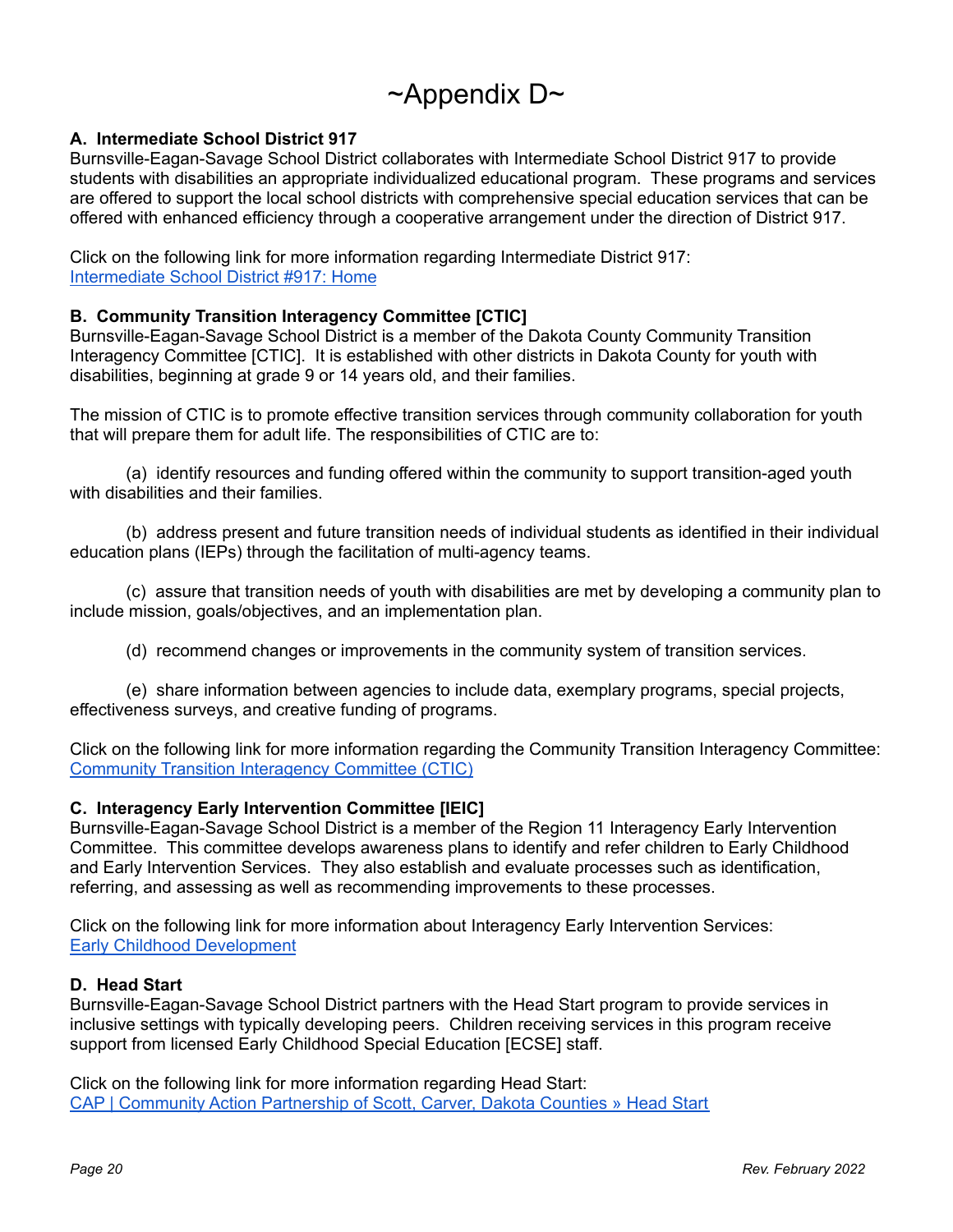# $\sim$ Appendix E $\sim$

### **Special Education Advisory Committee (SEAC)**

#### **Purpose of the SEAC**

To collaborate with the District's Office of Student Services to address the needs of unique learners so they can reach their full potential; build strong relationships between families, schools, community, and the district to promote inclusion for all students and families; and empower and support parents to advocate for their children.

#### **Membership**

The committee shall include representatives from parents and district staff. The following are suggested areas of representation:

1. Parents of public and nonpublic schools representing children with one or more the following disabilities:

- A. Emotional/Behavioral Disorder
- B. Specific Learning Disability
- C. Early Childhood Special Education
- D. Developmental Cognitive Disability: Mild-Moderate
- E. Developmental Cognitive Disability: Severe-Profound
- F. Visual Impairment
- G. Deaf or Hard-of-Hearing
- H. Physical Impairment
- I. Other Health Disability
- J. Autism Spectrum Disorder
- K. Traumatic Brain Injury
- L. Speech and Language Impairment
- M. Severe Multiple Impairment
- N. Deaf-Blindness
- 2. District Staff
	- A. Director of Special Education, Burnsville-Eagan-Savage School District ISD 191